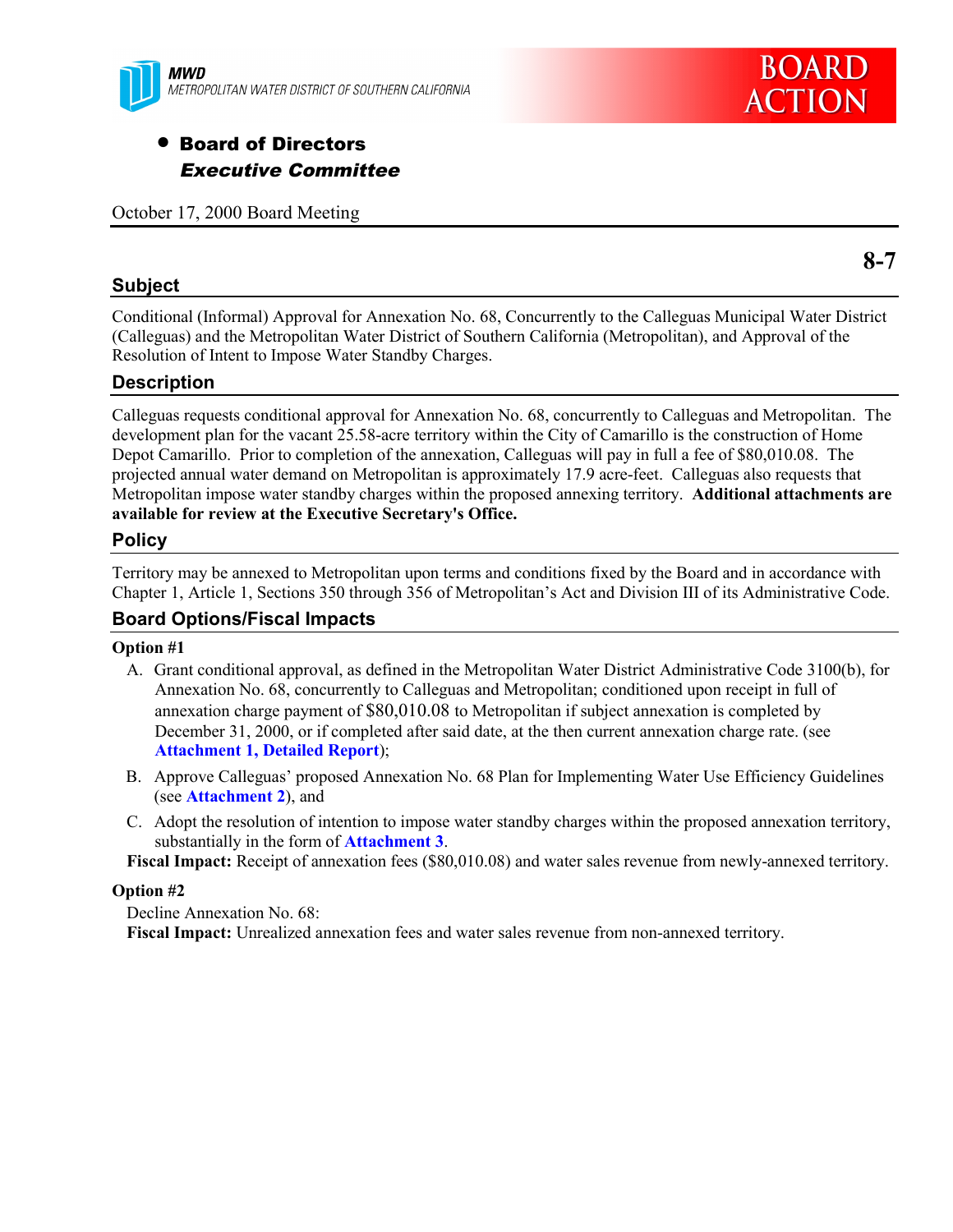### **Staff Recommendation**

Option #1.

1 offe 9/15/2000 *Roy L. Wolfe Date Manager, Corporate Resources*

Ķ 9/27/2000 S *General Manager Date*

**Attachment 1 -- Detailed Report Attachment 2 -- Plan for Implementing Water Use Efficiency Guidelines Attachment 3 -- Resolution of Intention to Impose Water Standby Charge**

BLA # 578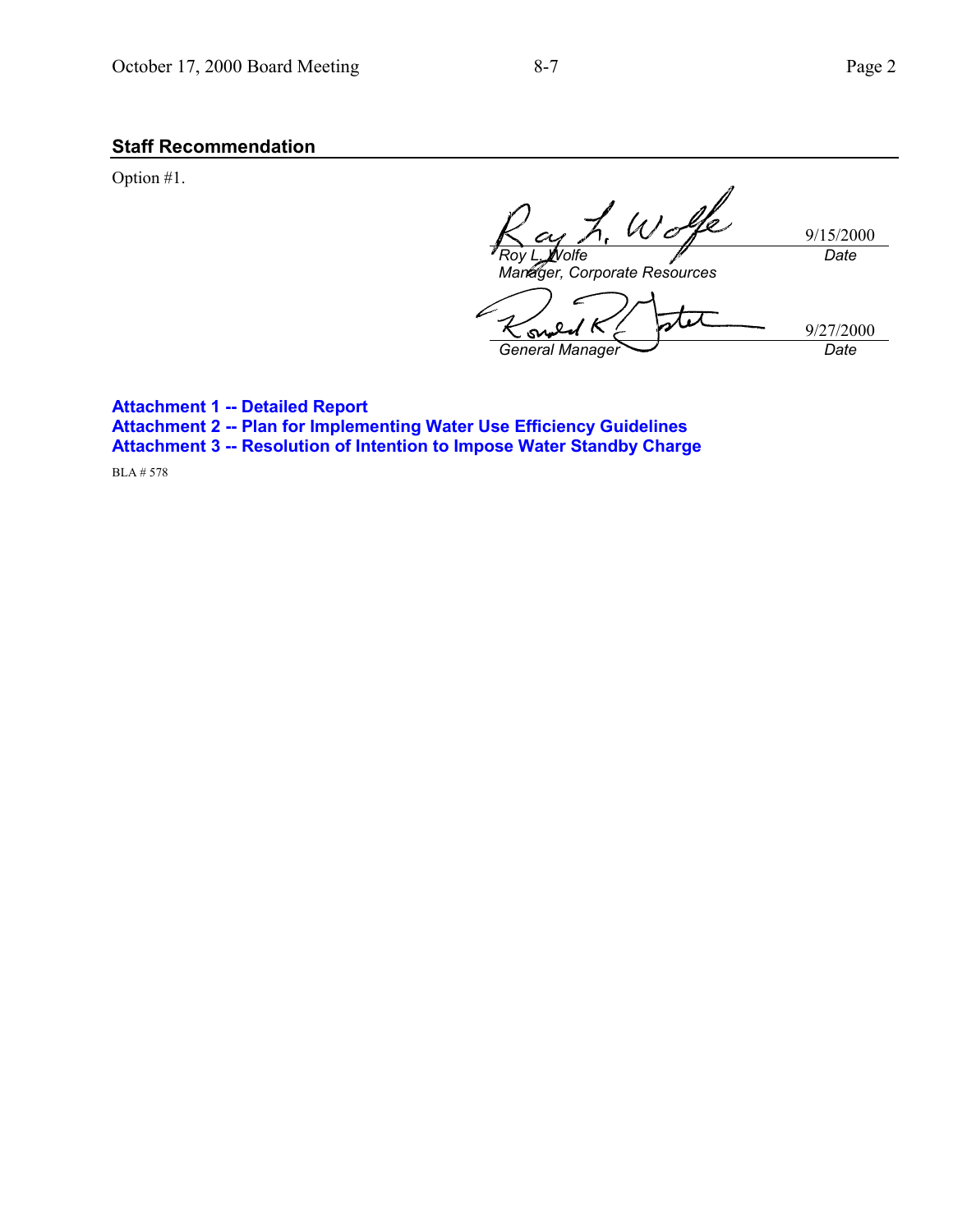### **Detailed Report – Calleguas Annexation No. 68**

The Calleguas Municipal Water District (Calleguas) requested conditional (informal) approval for Annexation No. 68 concurrently to the Metropolitan Water District of Southern California (Metropolitan) and Calleguas. The subject uninhabited vacant annexation territory, consisting of 25.58 acres, of which 3.57 is road right-of-way, is within the City of Camarillo. The parcels are better shown on the attached map Exhibit C and are located approximately one half-mile west of Las Posas Road, south of the Ventura Freeway at Camarillo Center Drive. The parcels are currently zoned for Commercial Planned Development (CPD) to permit use of the property in accordance with the City General Plan and the specific plan for the area. Margaret R. Gisler Trust currently owns the parcels and intends to construct Home Depot Camarillo. Total estimated water demand for this project is 29.85 acre-feet per year (AFY), of which 40 percent (11.9 AFY) will come from City of Camarillo local sources and the remaining portion (17.9 AFY) from Metropolitan through Calleguas.

Pursuant to Section 3107 of Metropolitan's Administrative Code, Calleguas has submitted an acceptable Plan for Implementing Water Use Efficiency Guidelines for this project **(Attachment 2)**.

This annexation is subject to the provisions of the California Environmental Quality Act (CEQA). CEQA will be complied with prior to the time that formal approval of this annexation is requested from Metropolitan. At that time, as required by CEQA, the Board will review and consider pertinent environmental documentation.

The annexation charge has been calculated pursuant to Section 3300 of Metropolitan's Administrative Code. Utilizing the current rate of \$3,408 per acre and the sum of \$5,000 for processing costs, the annexation charge is \$80,010.08, if completed by December 31, 2000. The \$5,000 processing charge has already been paid. If the annexation is completed after December 31, 2000, the annexation will be calculated based on the then current rate.

Completion of this annexation will be subject to such terms and conditions as may be fixed by the Board in granting formal consent to such annexation. Calleguas has requested that Metropolitan impose water standby charges within the annexation territory at the rate of \$9.58 per acre or per parcel of less than one acre (the rate at which water standby charges are presently levied in other portions of Calleguas). Under the requirements of Article XII D of the California Constitution (Proposition 218), such charges must be treated as new assessments, subject to approval by the property owners in the area to be annexed through mailed ballot proceedings. **Attachment 3** is the form of resolution of intention to impose water standby charges, which if adopted by the Board, will authorize the Executive Secretary to mail notices to the property owners. The notices to property owners will include ballots which the property owners will be asked to mark and return. Ballots will be tabulated at a public hearing on the assessments scheduled to commence on December 12, 2000, and unless a majority of those ballots received from property owners (weighted according to the proportionate obligation of each property) protest the charges, imposition of the water standby charges in the annexed area may be considered by the Board concurrently with formal approval of annexation.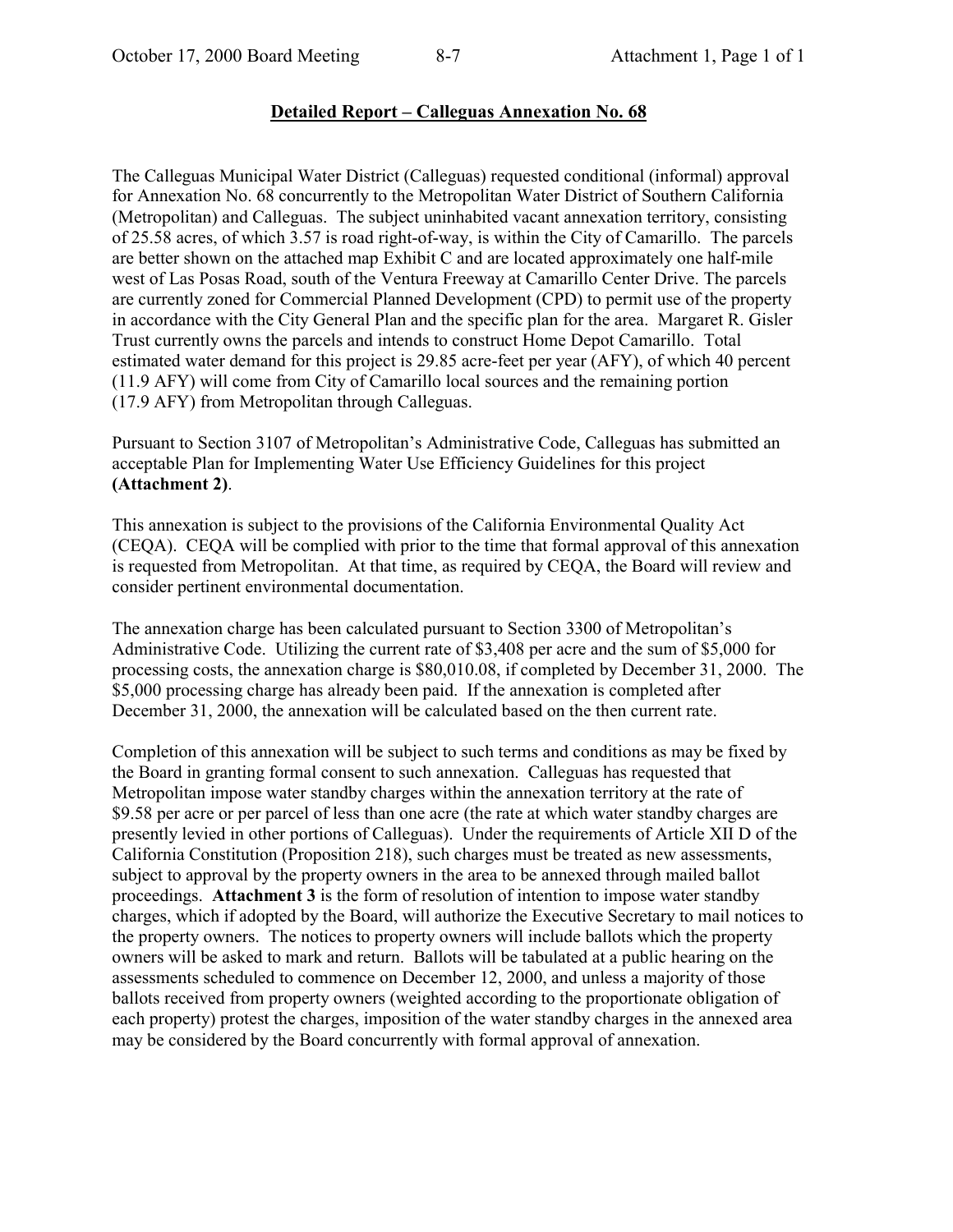## IMPLEMENTATION PLAN

### WATER USE EFFICIENCY GUIDELINES FOR ANNEXATION NO. 68 (HOME DEPOT CAMARILLO) TO THE CALLEGUAS MUNICIPAL WATER DISTRICT AND THE METROPOLITAN WATER DISTRICT OF SOUTHERN CALIFORNIA

### GENERAL DESCRIPTION OF ANNEXING AREA

Annexation No. 68 (Home Depot Camarillo) consists of approximately 25.58 gross acres (22.01 net acres). The property is within the City of Camarillo and is located approx. 0.5 mile west of Las Posas Road, south of the Ventura Freeway at Camarillo Center Drive.

The annexation includes Assessor Parcel Nos. 2300-020-135 and –195. A map and legal description are attached. The property is owned by Margaret R. Gisler Trust.

The City of Camarillo has approved a Land Division (LD-446) and Commercial Planned Development (CPD) to permit use of the property in accordance with the City General Plan and the specific plan for the area.

The property is vacant. It is zoned CPD. The proposed retail commercial use conforms to this zone.

#### ANNUAL WATER USAGE

The projected annual demand for water after development of the property is 29.85 acre-feet per year (AFY) or an average factor of 26,650 gallons per day (GPD). Peak demands are estimated at approximately 2.5 times the average daily factor, or 0.204 AF/Day.

The property will receive water from the City of Camarillo. Water distributed by the City is blended with water from Calleguas/Metropolitan. The City's blend is 60% Calleguas Metropolitan and 40% local groundwater.

#### PEAK WATER USAGE

#### Lake Bard Reservoir

Calleguas' Lake Bard reservoir, which is owned and operated by Calleguas, has a capacity of 10,500 acre-feet of water. The Calleguas system sets flows from Metropolitan based on past system averages for its service area for a given 24-hour period and meets peak daily water demands from Lake Bard.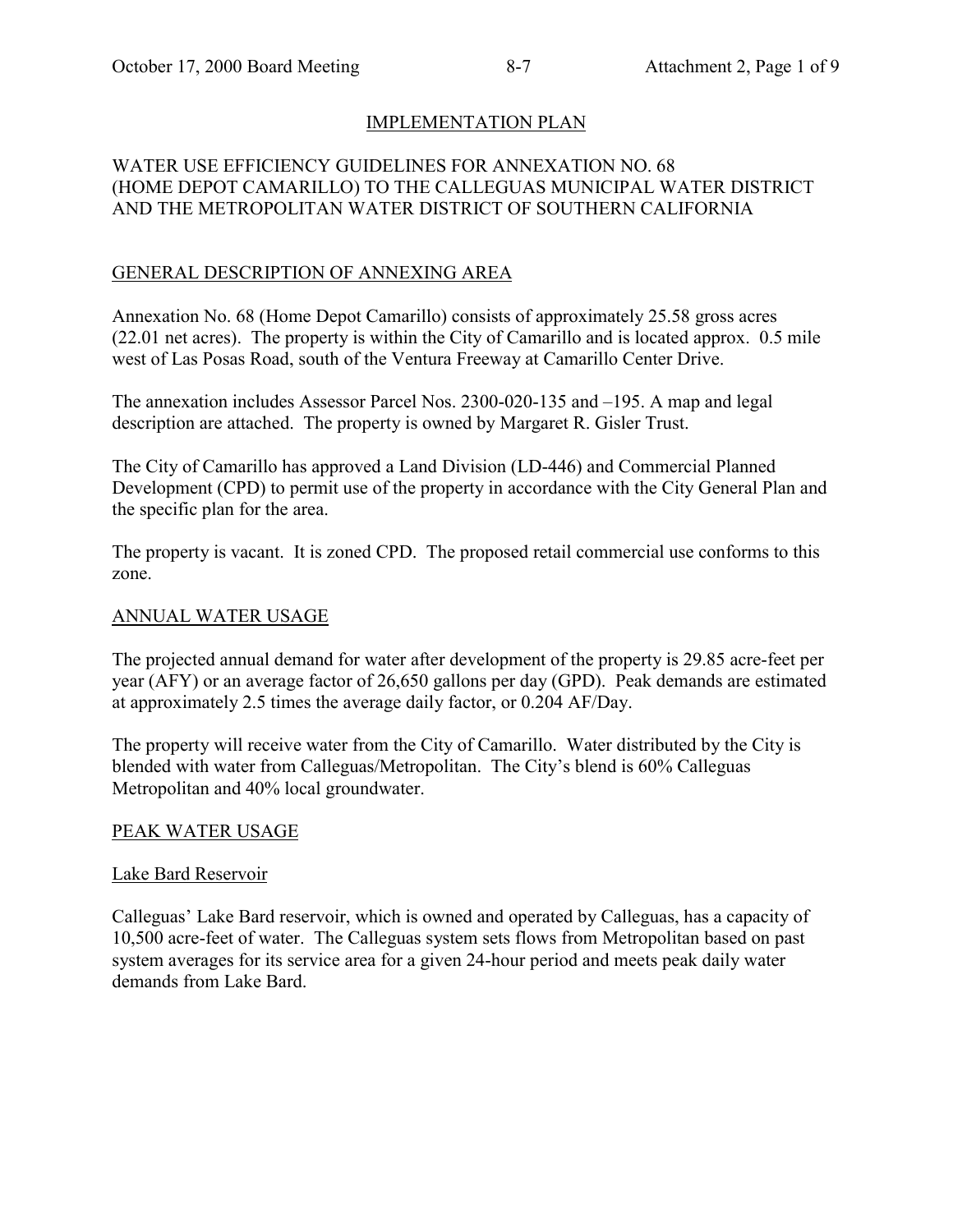## Groundwater Conjunctive Use

In conjunction with Metropolitan, Calleguas is currently developing the first 16 of 30 dual purpose, injection/extraction wells that will be constructed within the Las Posas Groundwater Basin.

## High and Low Flow Penalties

In 1982, Calleguas revised Ordinance No. 12 (water service) to penalize its purveyors for peaking off Calleguas' system. In 1987, Calleguas included a penalty based on low flow. Both penalties were imposed to direct purveyors to their responsibility to increase water storage within their service areas.

## Local Area Water Management

Water demands and peaking from the Metropolitan/Calleguas system can be additionally managed through the interconnection systems of Calleguas' purveyors who extract water from the local ground water basin within Calleguas' service area. In the event of a curtailment or interruption of imported water supplies, Calleguas would be able to request its purveyors to increase groundwater production.

The Calleguas distribution system has the ability to increase water deliveries from several sources to offset peaking within the overall District:

- 1. District delivery from the United Water Conservation District.
- 2. Groundwater extraction from the upper Oxnard aquifer.
- 3. Groundwater extraction from the Fox Canyon aquifer.
- 4. Drawing from Calleguas' 18mg terminal storage in Springville Reservoir.

## WATER CONSERVATION

Additional water demands placed on Metropolitan will be minimized by incorporating the following conservation measures:

## Calleguas

Calleguas, in conjunction with Metropolitan, offers a variety of conservation programs. These programs are designed to satisfy the Best Management Practices referred to by the California Urban Water Conservation Council in its Memorandum of Understanding, in which Calleguas and Metropolitan are signatories.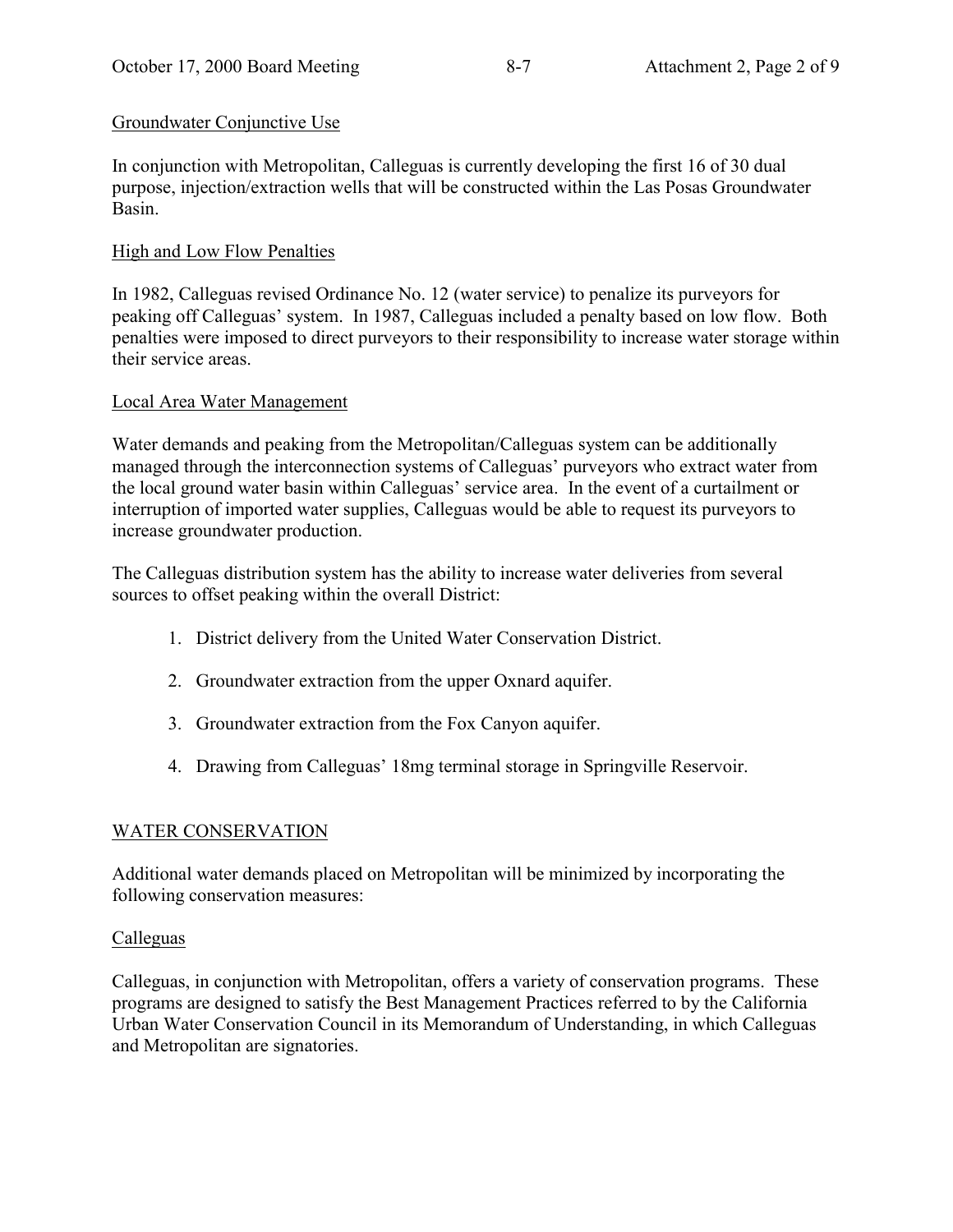Urban water conservation programs include: school education, low consumption plumbing retrofits (i.e., toilets, showerheads), public information (i.e., literature, speaking engagements, tours of Calleguas facilities), landscape maintenance, commercial, industrial, institutional surveys. Additionally, Calleguas provides literature and showerheads, upon request, for distribution by its purveyors.

## Annexing Area

The City of Camarillo has developed several conservation measures that apply to lands annexed to the City. City Ordinance No. 714 provides that water conservation devices installed for this project shall include but not be limited to ultra-low consumption toilets and water conserving fixtures.

The required landscaping plan shall include an automatic irrigation system with tensiometers and automatic rain shut-off devices and consists of drought-resistant plant materials.

At the time the subject property is developed, the developer will be required to:

- 1. Comply with all city standards for use of water-saving devices in buildings.
- 2. Meter all project buildings to better control water usage and monitoring.
- 3. Maximize use of drought-resistant materials in the overall landscape plan and minimize turf areas for the project to the extent possible.
- 4. Monitor on site landscape water use by installing sensors that can override automatic irrigation timers.

The annexation area will comply with State standards for water-efficient plumbing fixtures. These include toilet fixtures that are water-conserving as defined by ANSI Std: No. A112.19.3, reduced-flow shower heads, lavatory faucets and sink faucets, self-closing valves on fountains and faucets, pipe insulation on hot water lines, etc.

## USE OF RECLAIMED WATER

## Calleguas

The Board of Directors of Calleguas adopted Resolution No. 773 promoting the use of reclaimed wastewater supplies within the District. Calleguas requires that its purveyors develop the use of reclaimed wastewater for green belts and large turf irrigation. At present, approximately 869 AFY of reclaimed wastewater is sold to golf courses with Calleguas' service area with an additional 1.500 AFY to be made available in the next two years.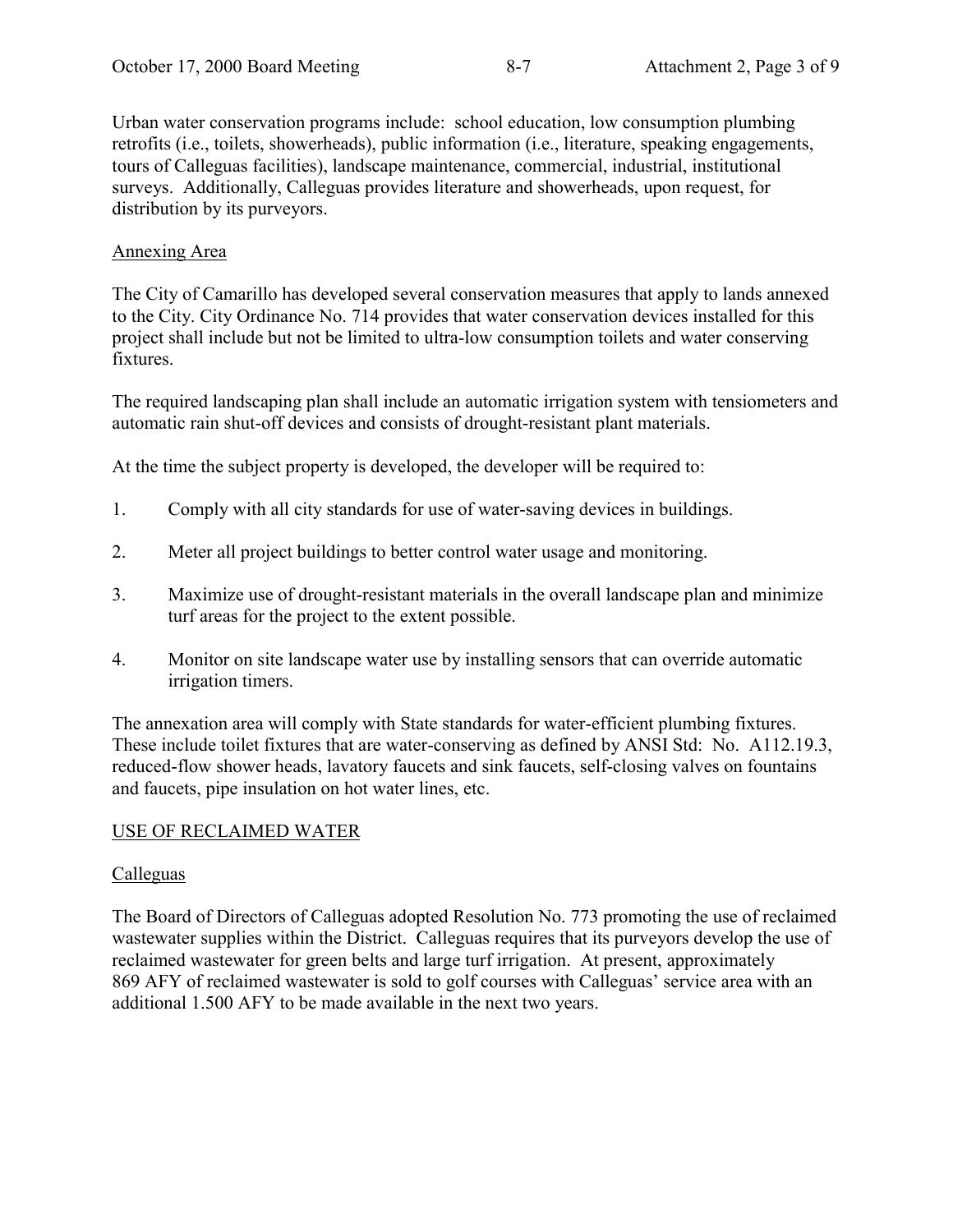## Annexing Area

Ventura County and the City of Camarillo promote the use of recycled water and have directed that water recycling be a priority for use. The Camarillo Sanitary District is a subsidiary district of the City. Its wastewater treatment plant provides secondary treatment and recycled water for irrigation and limited agricultural uses. Presently, recycled water is not available in the annexing area. When such supplies exist, a dual distribution system shall be constructed in the annexation area to accommodate such supplies. Uses for which non-potable water is practical will be required to use groundwater, reclaimed water or other non-potable supplies. Reclaimed wastewater and other non-potable supplies shall be used for industrial processes and other suitable uses. No large landscaped areas or water features are to be installed in the annexed area.

## WATER DELIVERY CURTAILMENT

## Calleguas Municipal Water District

Calleguas already has the ability to sustain more then a seven-day interruption of water delivery service and this annexation will not oversubscribe that ability.

Calleguas has an integrated water delivery system that allows all areas in its service area to receive water from two alternative sources of water. The main source is from Metropolitan via Jensen Treatment Plant and distribution system.

The second source is from Lake Bard reservoir, which is used for system peaking and emergency storage. Lake Bard's storage capacity (10,500 acre feet) is adequate to supply water for total system usage for periods of 15 to 20 days at maximum unregulated demands during summer and in excess of 45 days during winter months.

In addition to Lake Bard, Calleguas has seven reservoirs with a combined storage capacity of 45 million gallons. An additional five million-gallon reservoir is under construction. The North Las Posas Basin Aquifer Storage and Recovery Program will provide over 300,000 acre-feet of storage. Several Calleguas' purveyors extract water from local groundwater basins within Calleguas' service area. In the event of an emergency curtailment of water from Metropolitan for any reason, the District could impose a water-rationing plan and request its purveyors to increase their groundwater production to extent the Districts' reservoir for other areas that do not have groundwater supplies.

## CAPITAL CONSTRUCTION CHARGES

In 1980 Calleguas imposed a capital construction charge for all new development within its service area. The charge was established to raise funds necessary to build additional facilities required for expansion of the Calleguas service area. Additionally, Calleguas has assessed a capital construction water rate charge to its purveyors on water usage to augment the capital construction program.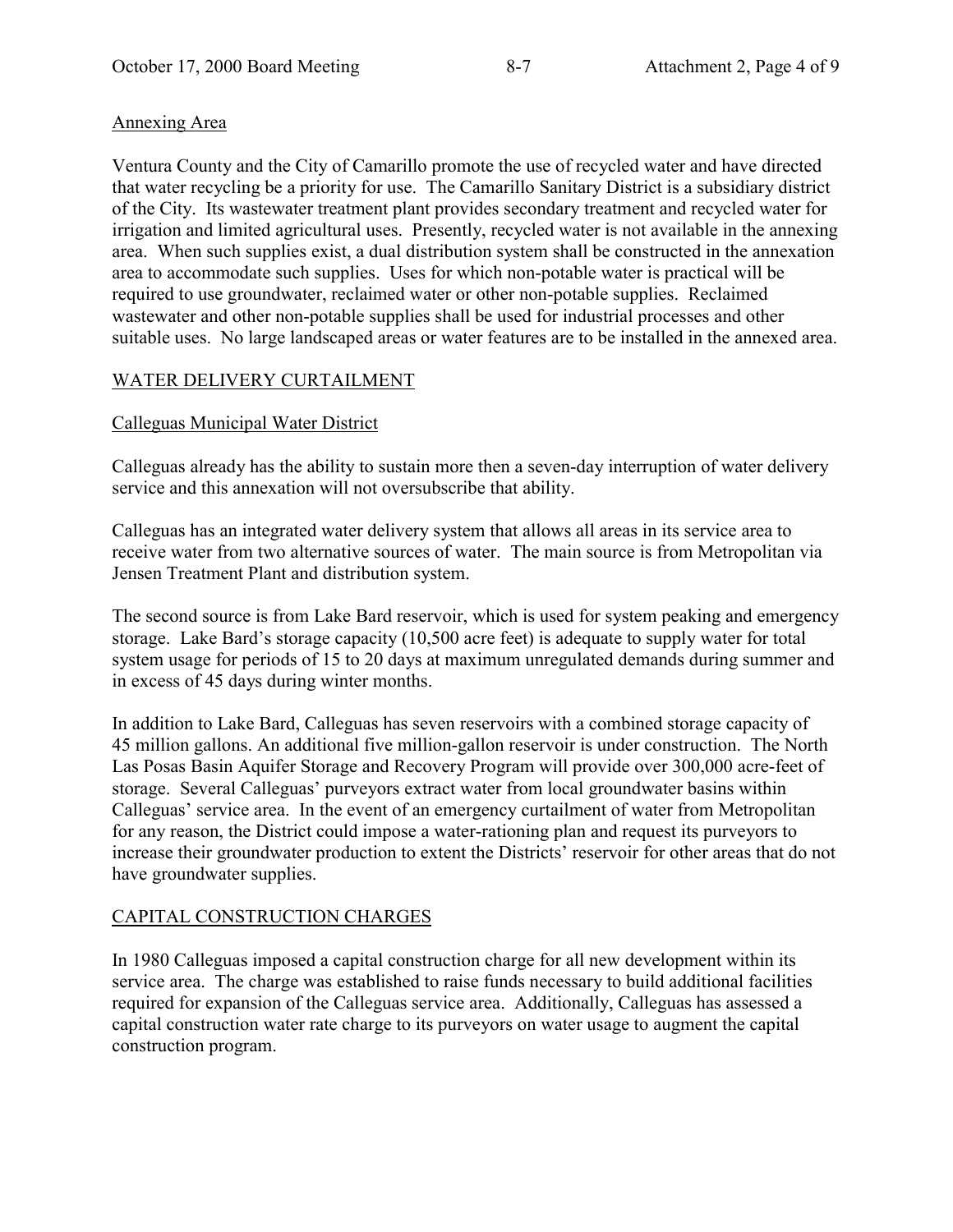### URBAN CONSERVATION BEST MANAGEMENT PRACTICES

To the extent practicable to do so, within the limits of its authority and jurisdiction, Calleguas intends to apply Urban Conservation Best Management Practices as set forth in Attachment A to this Implementation Plan.

### WATER USE EFFICIENCY GUIDELINES

To the extent practicable the City of Camarillo and the owners of Annexation No. 68 agree to comply with Metropolitan and Calleguas Water Use Efficiency Guidelines as set forth in Attachment B to this Implementation Plan.

### DUAL DISTRIBUTION SYSTEM

To the extent practicable, the City of Camarillo and the owners of the parcels to be annexed shall comply with the following:

Reclaimed wastewater or other non-potable water shall be used on all golf courses, decorative lakes and other landscaped areas exceeding one acre, including multi-family complexes, commercial and industrial developments and similar areas. Reclaimed wastewater and other non-potable supplies shall be used for industrial processes and other suitable uses. If such supplies do no presently exist; a dual distribution system shall be constructed to accommodate such supplies when they become available in the future.

## WATER CONSERVATION MEASURES

To the extent practicable, the owners will incorporate Water Conservation measures when development plans are made.

#### COMPLIANCE

Calleguas accepts the responsibility for assuring compliance with the provisions of Metropolitan's Water Use Efficiency Guidelines as indicated in Metropolitan's Administrative Code Section 3107 and shall report to Metropolitan regarding such compliance.

#### CALLEGUAS MUNICIPAL WATER DISTRICT

By:\_\_\_\_\_\_\_\_\_\_\_\_\_\_\_\_\_\_\_\_\_\_\_\_\_\_\_\_\_\_\_\_\_\_\_\_ Date: \_\_\_\_\_\_\_\_\_\_\_\_\_\_\_\_\_\_

Dr. Donald R. Kendall, General Manager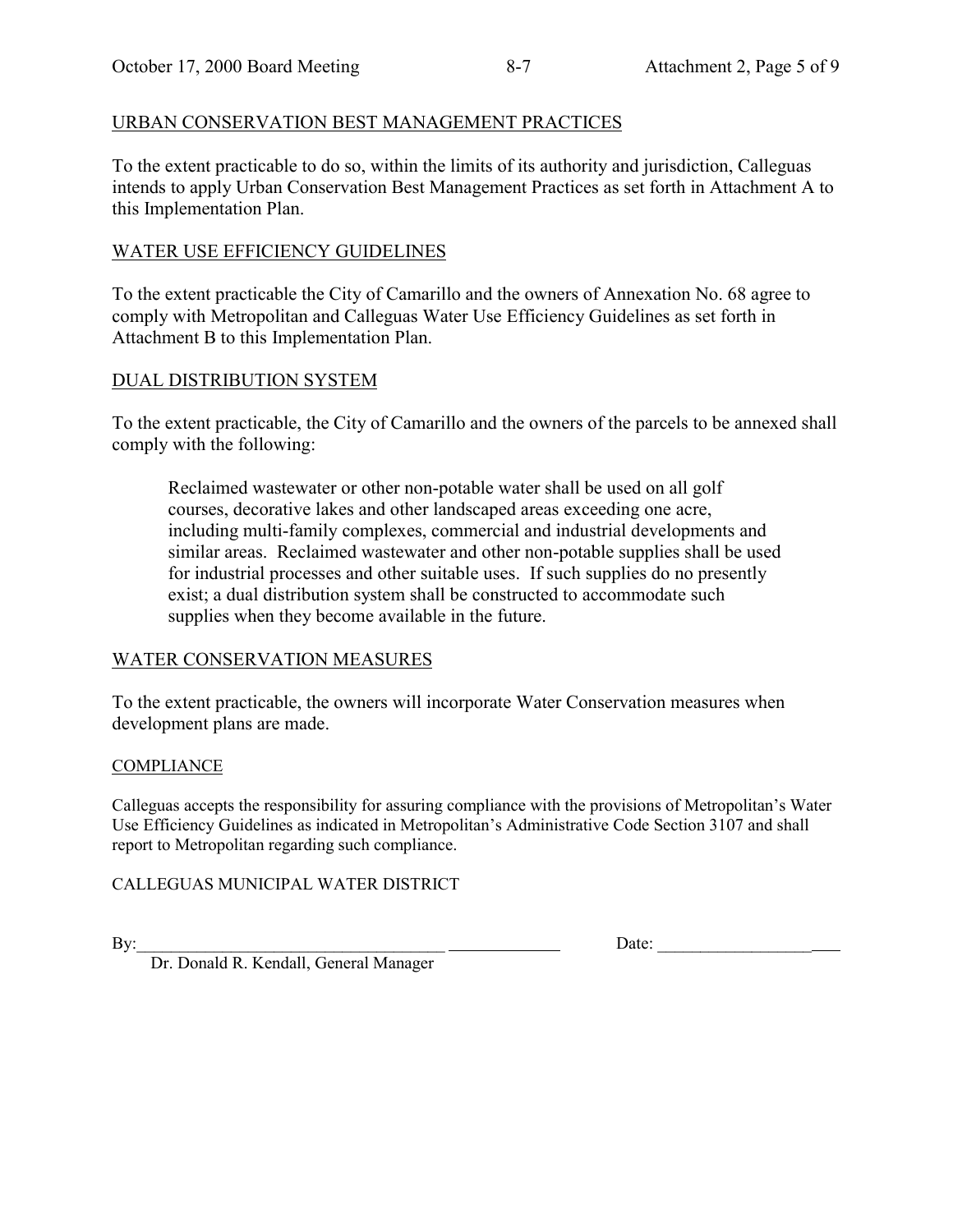#### CITY OF CAMARILLO

By: Date:

Robert G. Westdyke, Director of Public Services

#### PAUL KENNERLY, JACK WISE AND CLYDE HALL, SIXTH SUCCESSOR CO-TRUSTEES UNDER THE WILL OF MARGARET R. GISLER, ALSO KNOWN AS MARGARUERITE REIMANN GISLER, DECEASED

| By: |                                                                                                                      | Date |  |
|-----|----------------------------------------------------------------------------------------------------------------------|------|--|
|     | Paul Kennerly                                                                                                        |      |  |
|     |                                                                                                                      |      |  |
|     |                                                                                                                      |      |  |
| By: | <u> 1980 - Jan Samuel Barbara, martin de la populación de la propia de la propia de la propia de la propia de la</u> | Date |  |
|     | Jack Wise                                                                                                            |      |  |
|     |                                                                                                                      |      |  |
|     |                                                                                                                      |      |  |
| By: |                                                                                                                      | Date |  |
|     | Clyde Hall                                                                                                           |      |  |
|     |                                                                                                                      |      |  |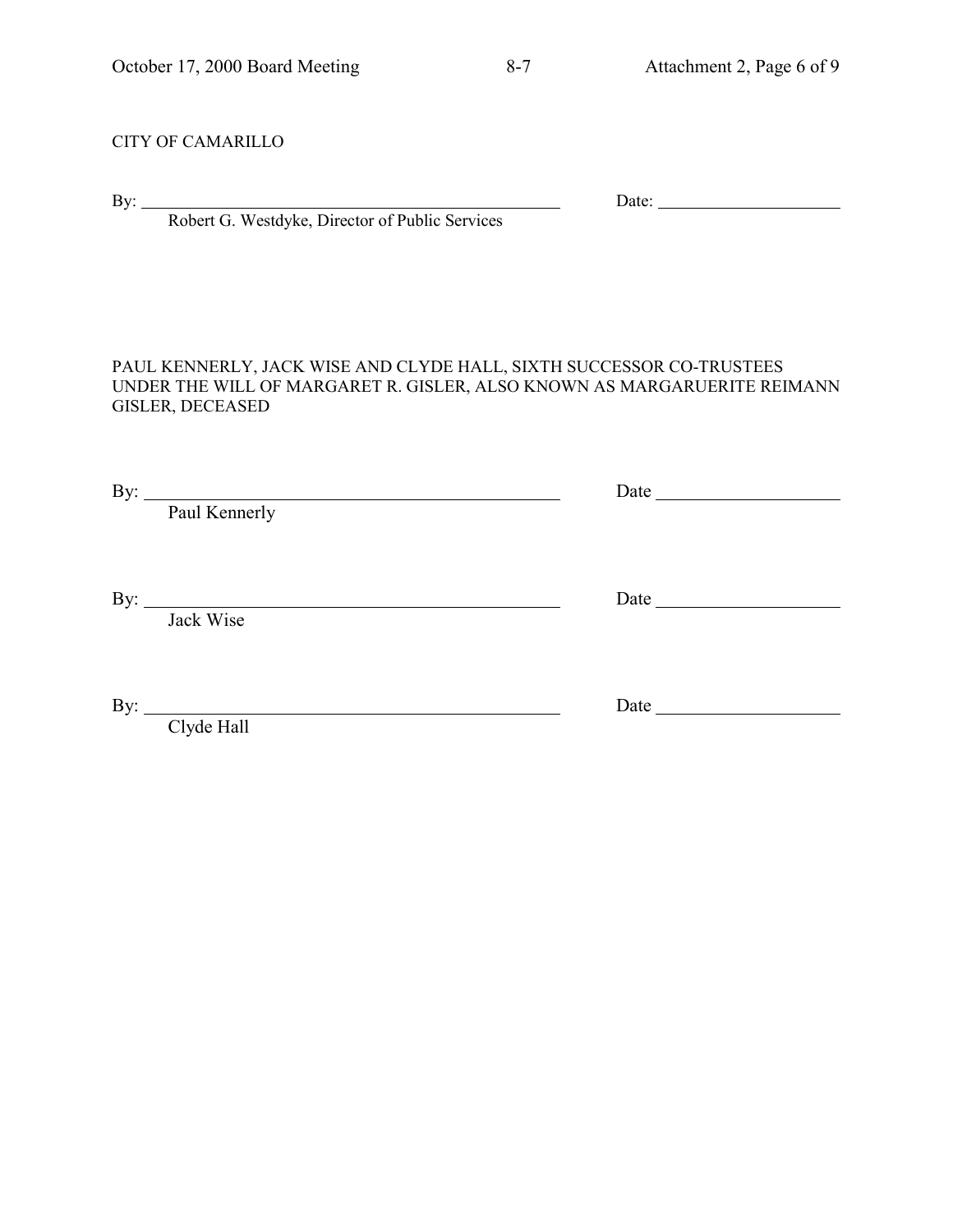## ATTACHMENT "A" URBAN CONSERVATION BEST MANAGEMENT PRACTICES

- 1. Interior and Exterior Residential and Governmental/Institutional Water Audits
- 2. a. Enforcement of ULFT Requirement in New Construction Beginning January 1992
	- b. Support of State and Federal Legislation Prohibiting Sales of Toilets that use More Than 1.6 Gallons per Flush
	- c. Residential Plumbing Retrofits
- 3. Distribution System Water Audits, Leak Detection and Repair
- 4. Metering with Commodity Rates for All New Connections and Retrofit of Existing **Connections**
- 5. Large Landscape Water Audits and Incentives
- 6. Support of and Compliance with "Water Conservation in Landscaping Act" (AB325) for Commercial, Industrial, Institutional, Governmental and Multifamily Developments
- 7. Public Information
- 8. School Education
- 9. Commercial and Industrial Water Conservation
- 10. New Commercial and Industrial Water Use Review
- 11. Conservation Pricing
- 12. Support of and Compliance with "Water Conservation in Landscaping Act" (AB325) for Single Family Homes
- 13. Enactment and Enforcement of Water Waste Prohibition Ordinances
- 14. Designation of a Water Conservation Coordinator
- 15. Financial Incentives
- 16. Ultra Low Flush Toilet Requirements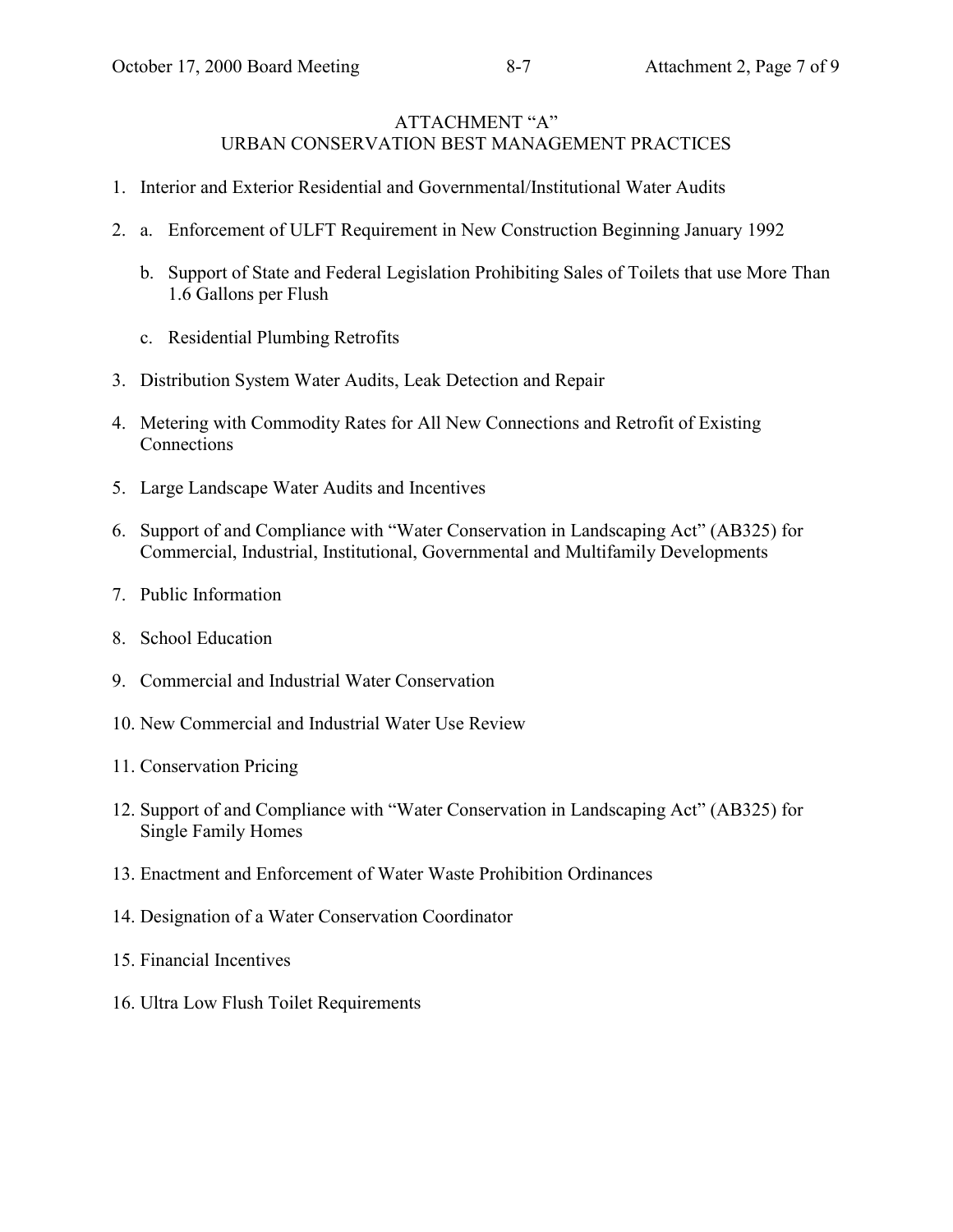## ATTACHMENT B

## Metropolitan Administrative Code

### § 3107. **Water Use Efficiency Guidelines**

To the extent practicable, local water purveyors and owners of parcels, as appropriate, within an area for which a request for annexation is considered by the Board shall comply with the following:

- (a) Annual water demand shall be minimized by incorporating water conservation measures into the development plans. Use of local groundwater, surface water, and reclaimed wastewater supplies shall be maximized to reduce demands on the District.
- (b) Peak demands on the district shall be minimized by construction and operation of local storage and groundwater production facilities. In cases where the annexed area is served by an existing water delivery system, this provision may be satisfied by showing that these facilities will be added to the existing system.
- (c) Reclaimed wastewater or other non-potable water shall be used on all golf courses, decorative lakes, and other landscaped areas exceeding one acre, including multi-family complexes, commercial and industrial developments, and similar areas. Reclaimed wastewater and other non-potable supplies shall be used for industrial processes and other suitable uses. If such supplies do not presently exist, a dual distribution system shall be constructed to accommodate such supplies when they become available in the future.
- (d) "Best management practices" conservation measures, as identified by the District from time to time, shall be applied in all new and existing developments within the annexed area. AT least one model home constructed in each development within the annexed area shall demonstrate a water conserving landscape.
- (e) Local storage, groundwater production capacity, system interconnections, and other measures shall be able to sustain a 7-day interruption in service from the District.

The member public agency within which the annexed area is located shall be responsible for assuring compliance with these provisions and shall report to the District regarding such compliance.

MI 38538- October 9, 1990; amended by MI 39787- August 20, 1992; amended by MI 41898- May 14, 1996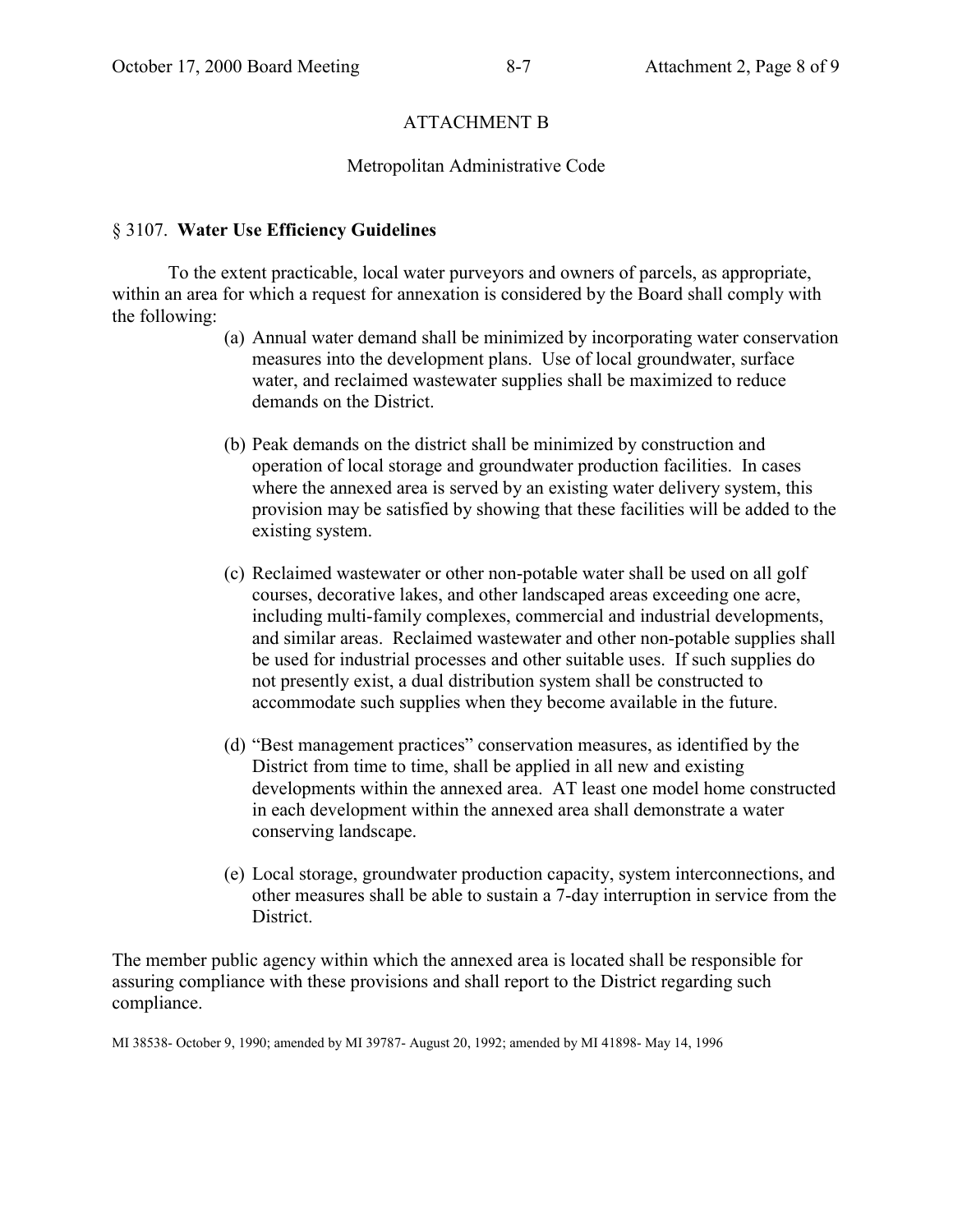## ATTACHMENT 'C'

# Calleguas Annexation No. 68 (Home Depot – Camarillo)

# Water Usage Assumptions and Calculations

Water Use Efficiency Implementation Plan water usage figures and calculations based on the projected uses.

| CPD (Commercial Planned Development) 20.5 acres x 1,300 gpd/acre* Gallons Per Day | 26,650 |
|-----------------------------------------------------------------------------------|--------|
| Gallons per acre foot $-325,900$                                                  |        |

26,650 GPD x 365 days = 9,727,250 GPY (Gallons Per Year)

GPY / 325,900 = 29.85 AFY (Acre Feet/Year)

 $AFY/365$  Days = 0.082 AFD (Acre Feet/Day)

Peak demand 2.5 x 0.082 AFD = 0.204 (Acre Feet/Day)

\*As per 1990 Water Master Plan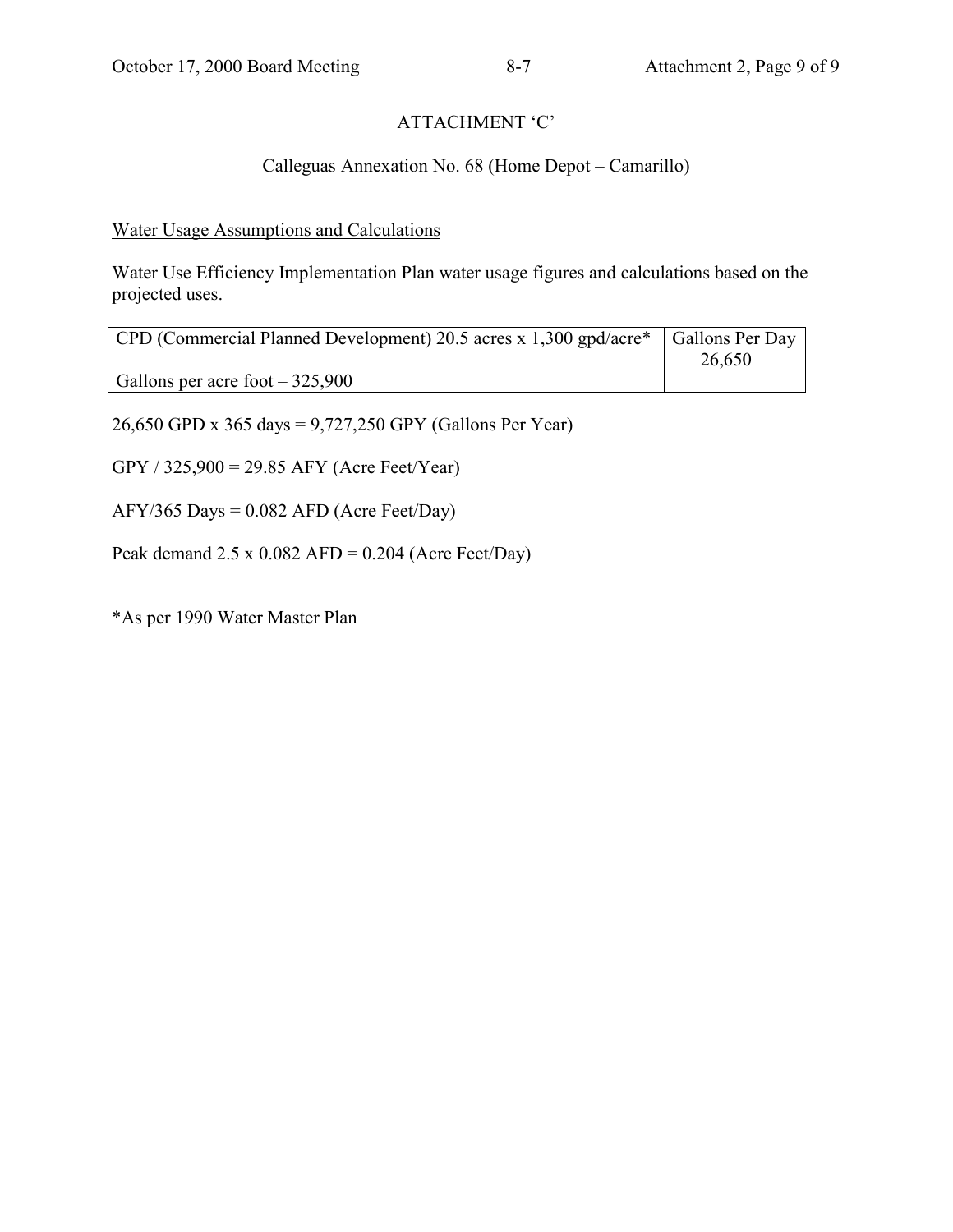$\overline{a}$ 

### THE METROPOLITAN WATER DISTRICT OF SOUTHERN CALIFORNIA

#### RESOLUTION \_\_\_\_\_

## **RESOLUTION OF THE BOARD OF DIRECTORS OF THE METROPOLITAN WATER DISTRICT OF SOUTHERN CALIFORNIA GIVING NOTICE OF INTENTION TO IMPOSE WATER STANDBY CHARGES CONTINGENT UPON ANNEXATION** l

WHEREAS, at the meeting of the Board of Directors ("Board") of the Metropolitan Water District of Southern California ("Metropolitan") on December 14, 1993, the Board approved the rate structure and additional revenue sources described in the Board letter on the Financial Structure Study, dated December 1, 1993, including a readiness-to-serve charge;

WHEREAS, pursuant to Section 134.5 of the Metropolitan Water District Act (the "Act"), a readiness-to-serve charge may be collected as an availability service charge from the member public agencies within Metropolitan, or may be imposed as a water standby charge against individual parcels within Metropolitan;

WHEREAS, under the Act, the water standby charge may be imposed on each acre of land or each parcel of land less than an acre within Metropolitan to which water is made available for any purpose by Metropolitan, whether the water is actually used or not;

WHEREAS, certain member public agencies of Metropolitan including the Calleguas Municipal Water District ("Calleguas") have requested the option to provide collection of all or a portion of their readiness-to-serve charge obligation through a Metropolitan water standby charge imposed on parcels within those member agencies;

WHEREAS, the owners of the parcels identified in the attached Engineer's Report, dated August 2000 (the "Engineer's Report") have applied for annexation into Calleguas and Metropolitan;

WHEREAS, upon annexation, Metropolitan water will be available to such properties and such parcels will receive the benefit of the projects provided in part with proceeds of Metropolitan water standby charges, as described in the Engineer's Report; and

WHEREAS, Calleguas has requested that Metropolitan impose water standby charges on such properties at the rate specified in the Engineer's Report and provided herein, following annexation of such properties into Metropolitan;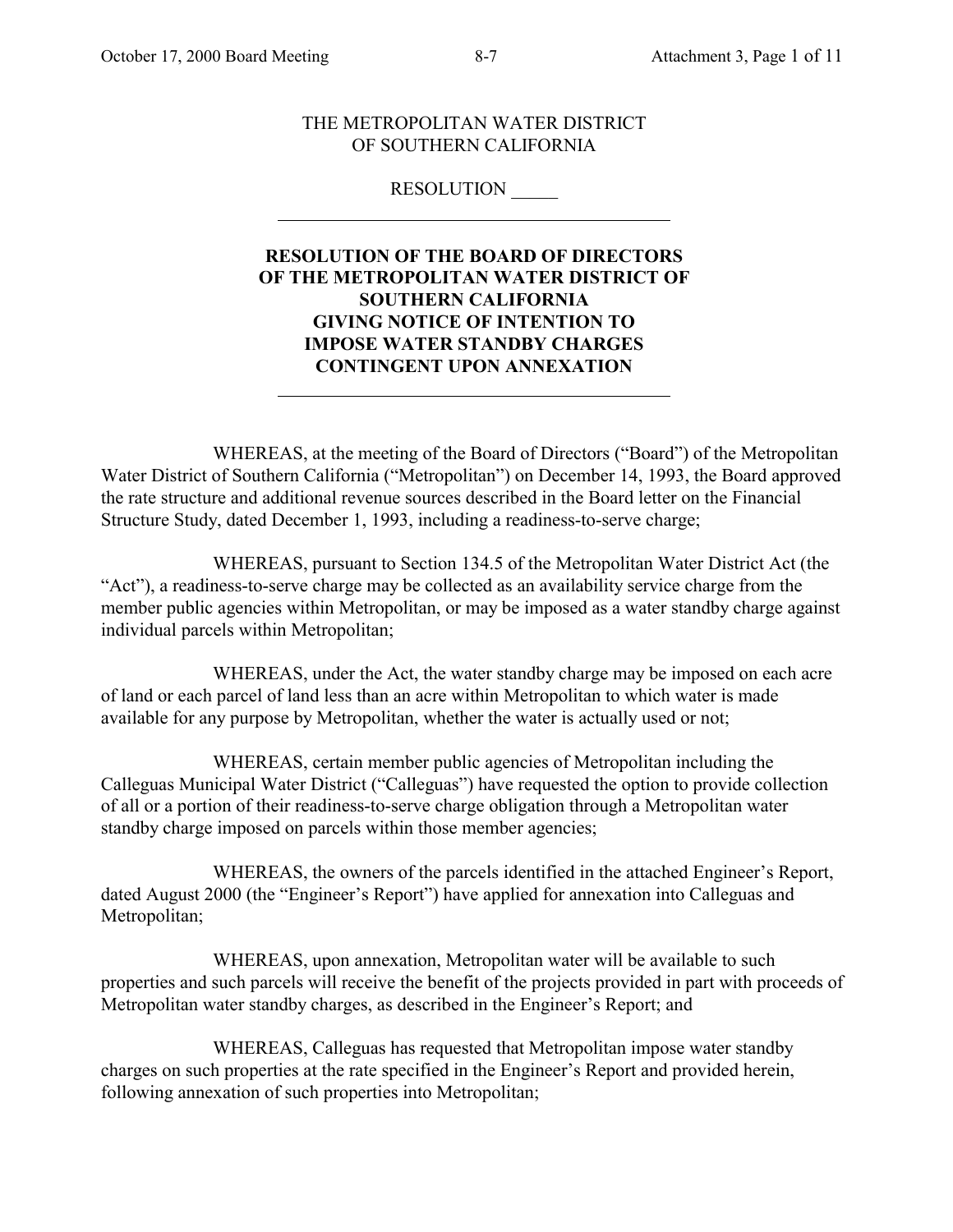NOW THEREFORE, the Board of Directors of The Metropolitan Water District of Southern California does hereby resolve, determine and order as follows:

**Section 1.** That notice is hereby given to the public and to each member public agency of The Metropolitan Water District of Southern California of the intention of Metropolitan's Board to consider and take action at its regular meeting to be held on December 12, 2000, or such other date as the Board shall determine, on the General Manager's recommendation to impose a water standby charge for fiscal year 2000-2001 on the properties described in the Engineer's Report attached hereto as Attachment "A" and incorporated herein by reference. A registered professional engineer certified by the State of California prepared the Engineer's Report.

**Section 2**. That the proposed water standby charge per acre of land, or per parcel of land less than an acre, as shown in the Engineer's Report, shall be \$9.58, which is equal to the amount of Metropolitan's existing standby charge on other properties located within the territory of Calleguas. The Engineer's Report separates the special benefits from the general benefits and identifies each of the parcels on which a special benefit is conferred. No charge on any parcel shall exceed the reasonable cost of the proportional special benefit conferred on that parcel.

**Section 3**. That the proposed water standby charge, if imposed following completion of the proposed Annexation No. 68, shall be collected on the tax rolls, together with the *ad valorem* property taxes which are levied by Metropolitan for the payment of pre-1978 voterapproved indebtedness, or at Metropolitan's election may be billed directly to the property owners. Any amounts so collected shall be applied as a credit against Calleguas' obligation to pay its readiness-to-serve charge. After such member agency's readiness-to-serve charge allocation is fully satisfied, any additional collections shall be credited to other outstanding obligations of such member agency to Metropolitan or future readiness-to-serve obligations of such agency.

**Section 4**. That the Executive Secretary is hereby directed to provide written notice of the proposed water standby charge by mail to the record owner of each property identified in the Engineer's Report not less than 45 days prior to the date of the public hearing identified in Section 5. Each notice shall be given in accordance with the requirements of Article XIII D, Section 4, of the California Constitution, and shall be in a form approved by the General Counsel. Each notice shall include an assessment ballot whereby the owner may indicate his or her name, reasonable identification of his or her parcel, and his or her support for or opposition to the proposed water standby charge. Each notice shall also include a description of the procedures for the completion, return and tabulation of ballots, which shall be in a form approved by the General Counsel.

**Section 5.** That the Board will meet in regular session at its meeting on December 12, 2000, to hold a public protest hearing at which interested parties may present their views regarding the proposed water standby charges and the Engineer's Report. All written protests and comments presented at the hearings or received by the Executive Secretary on or before the conclusion of the public hearing which contain a description sufficient to identify the land owned by the landowners will be given due consideration by the Board before its final action on the proposed water standby charge, and all assessment ballots will be tabulated. If, upon the conclusion of the hearing, ballots submitted in opposition to the water standby charge (weighted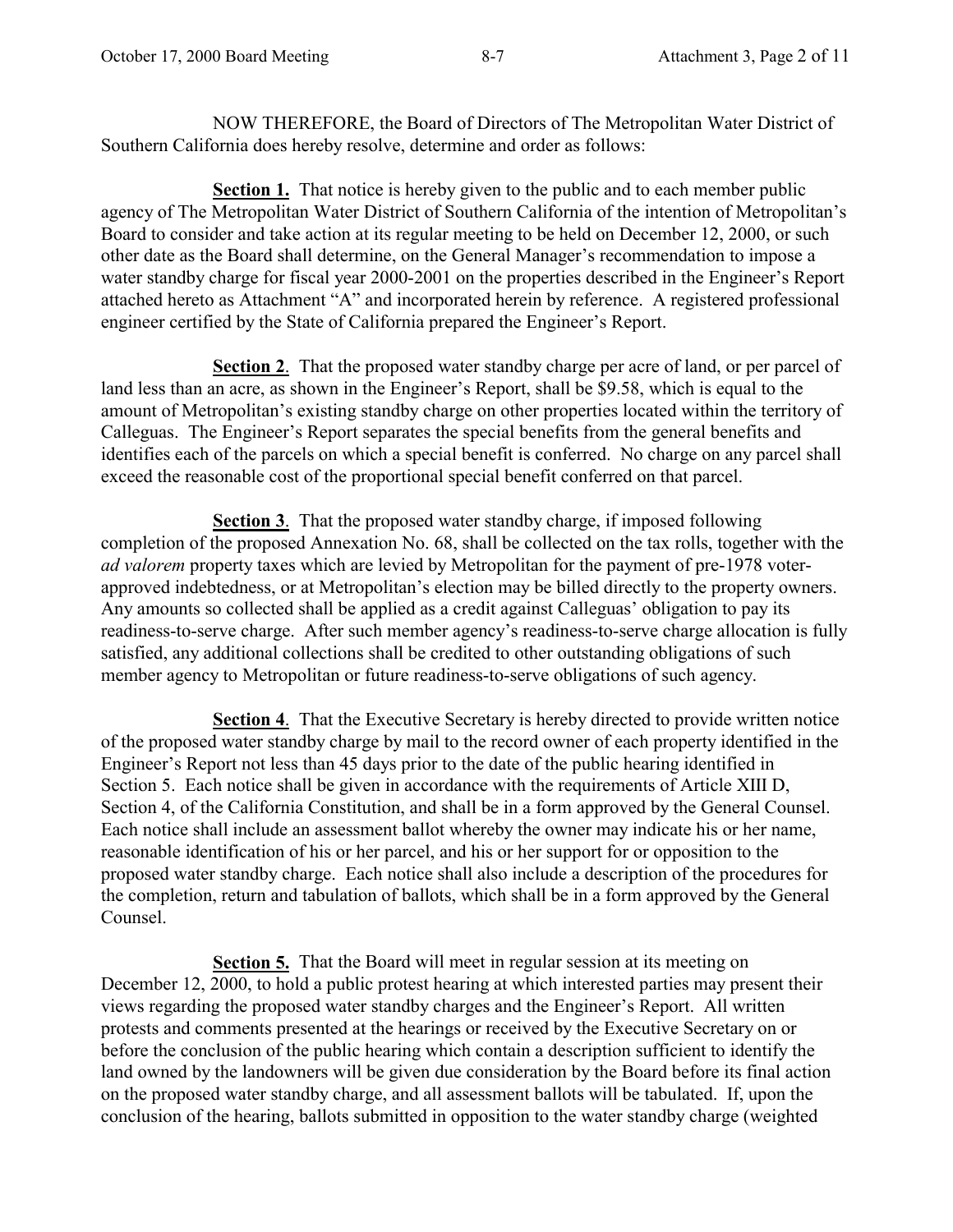according to the proportionate financial obligation of the affected property) exceed the ballots submitted in favor of the water standby charge, the water standby charge shall not be imposed.

**Section 6.** That imposition of the proposed water standby charges, if authorized by the Board following the public protest hearing, will be contingent upon completion of the concurrent annexation of the Annexation No. 68 to Metropolitan and Calleguas. If water standby charges are approved and such annexation is not completed in time to permit imposition of standby charges for fiscal year 2000-2001, Metropolitan may levy standby charges at the rate stated in this Resolution beginning in a subsequent fiscal year.

**Section 7.** That in the event that the water standby charge, or any portion thereof, is determined to be an unauthorized or invalid fee, charge or assessment by a final judgment in any proceeding at law or in equity, which judgment is not subject to appeal, or if the collection of the water standby charge shall be permanently enjoined and appeals of such injunction have been declined or exhausted, or if Metropolitan shall determine to rescind or revoke the water standby charge, then no further standby charge shall be collected within the territory described in the Engineer's Report and Calleguas shall pay its readiness-to-serve charge obligation to Metropolitan in full, as if imposition of such water standby charges had never been sought.

**Section 8.** That this Board finds that the proposed water standby charges provided in this Resolution are exempt from the provisions of the California Environmental Quality Act (CEQA) under State CEQA Guidelines 15378(b)(4) since they constitute the creation of government funding mechanisms which do not involve commitment to any specific project which may result in a potentially significant physical impact on the environment.

**Section 9.** That the General Manager is hereby authorized and directed to take all necessary action to satisfy relevant statutes requiring notice by mailing or by publication.

 $\overline{a}$ 

I HEREBY CERTIFY that the foregoing is a full, true and correct copy of a Resolution adopted by the Board of Directors of the Metropolitan Water District of Southern California, at its meeting held on October 17, 2000.

> Executive Secretary The Metropolitan Water District of Southern California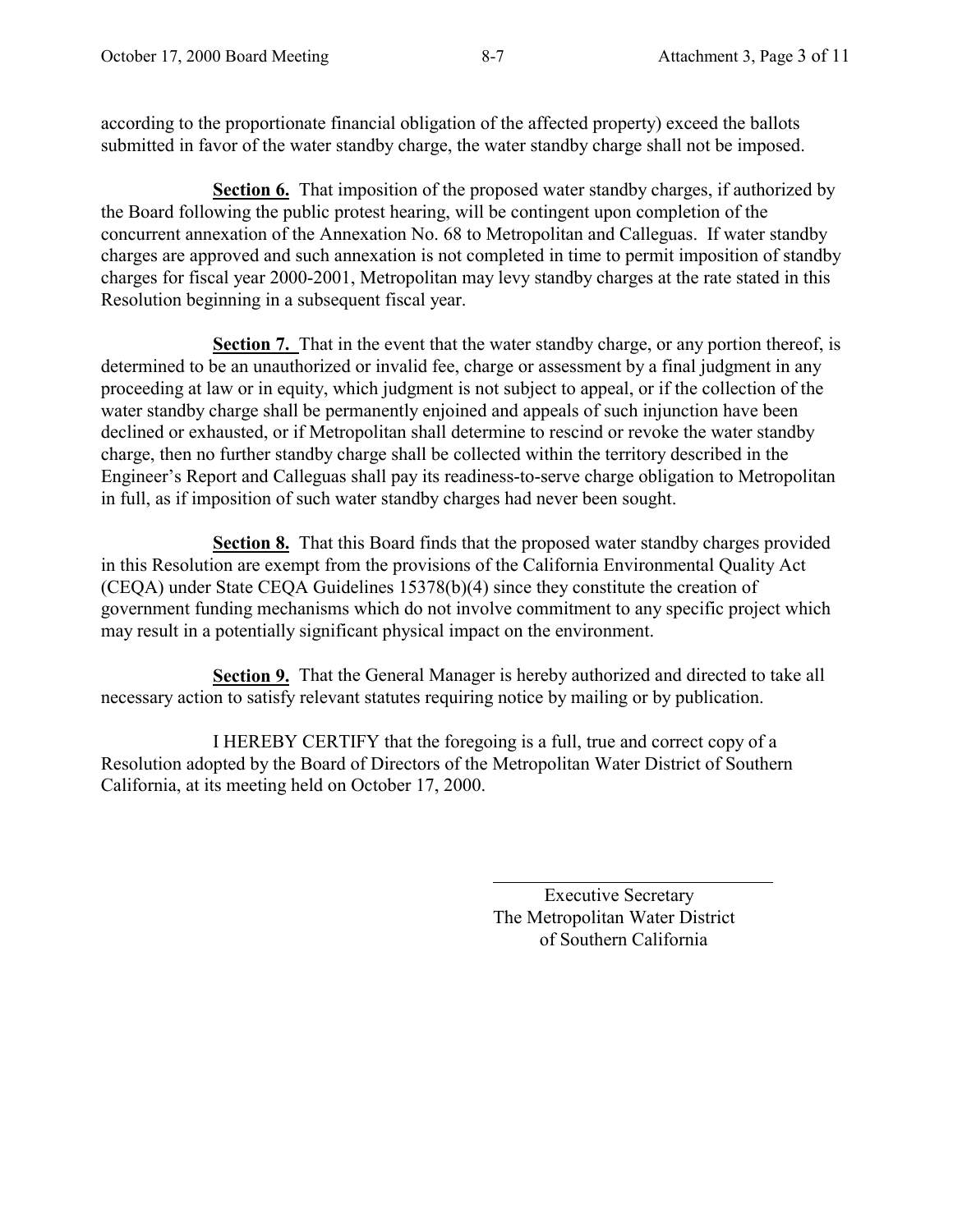### **Attachment 1 to Resolution of Intention to Impose Standby Charges**

### **THE METROPOLITAN WATER DISTRICT OF SOUTHERN CALIFORNIA ENGINEER'S REPORT**

### **PROPOSED PROGRAM TO LEVY STANDBY CHARGES, CALLEGUAS MUNICIPAL WATER DISTRICT ANNEXATION NO. 68**

#### **August 2000**

### **BACKGROUND**

The Metropolitan Water District of Southern California (Metropolitan) is a public agency with a primary purpose to provide imported water supply for domestic and municipal uses at wholesale rates to its member public agencies. More than 16 million people reside within Metropolitan's service area, which is comprised of 5,168 square miles and includes portions of the six counties of Los Angeles, Orange, Riverside, San Bernardino, San Diego and Ventura. Currently, Metropolitan provides over 50 percent of the water used within its service area.

#### **REPORT PURPOSES**

As part of its role as an imported water supplier, Metropolitan builds capital facilities and implements water management programs which ensure reliable water supplies throughout its service area. The purpose of this report is to: (1) identify and describe those facilities and programs which will be financed in part by Metropolitan's readiness-to-serve (RTS) charge, including a request by Calleguas Municipal Water District (Calleguas) to collect a portion of its RTS obligation through the levy of Metropolitan's water standby charge, and (2) describe the method and basis for levying Metropolitan's standby charge on benefiting properties for those agencies electing to collect a portion of their RTS obligations through Metropolitan's standby charge.

Metropolitan levies the RTS charge on its member agencies to recover a portion of the debt service on bonds issued to finance capital facilities needed to meet existing demands on Metropolitan's system. The standby charge is levied on parcels of land within certain of Metropolitan's member agencies, including Calleguas, as a method of collecting part or all of a member agency's RTS charge obligation. The RTS charge will partially pay for the capital facilities and programs described in this report. The standby charge, if levied, will be utilized solely for capital payments and debt service on the capital facilities identified in this report.

The properties identified in this report have applied for annexation into Metropolitan. Consent by the property owners to Metropolitan's levying of an annual water standby charge in the amount of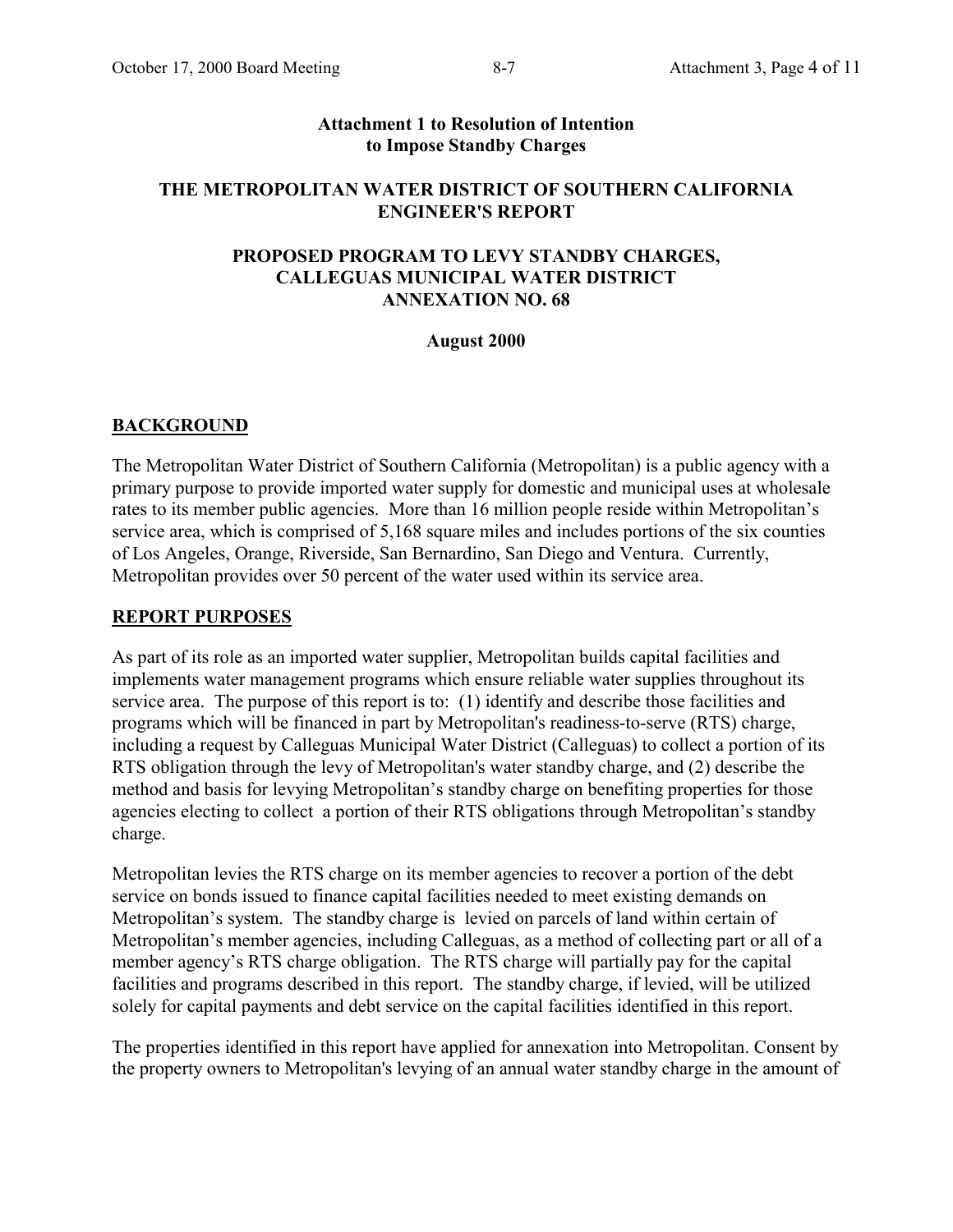\$9.58 per acre, or \$9.58 per parcel of less than one acre, is a condition to annexation of these properties into Calleguas and Metropolitan.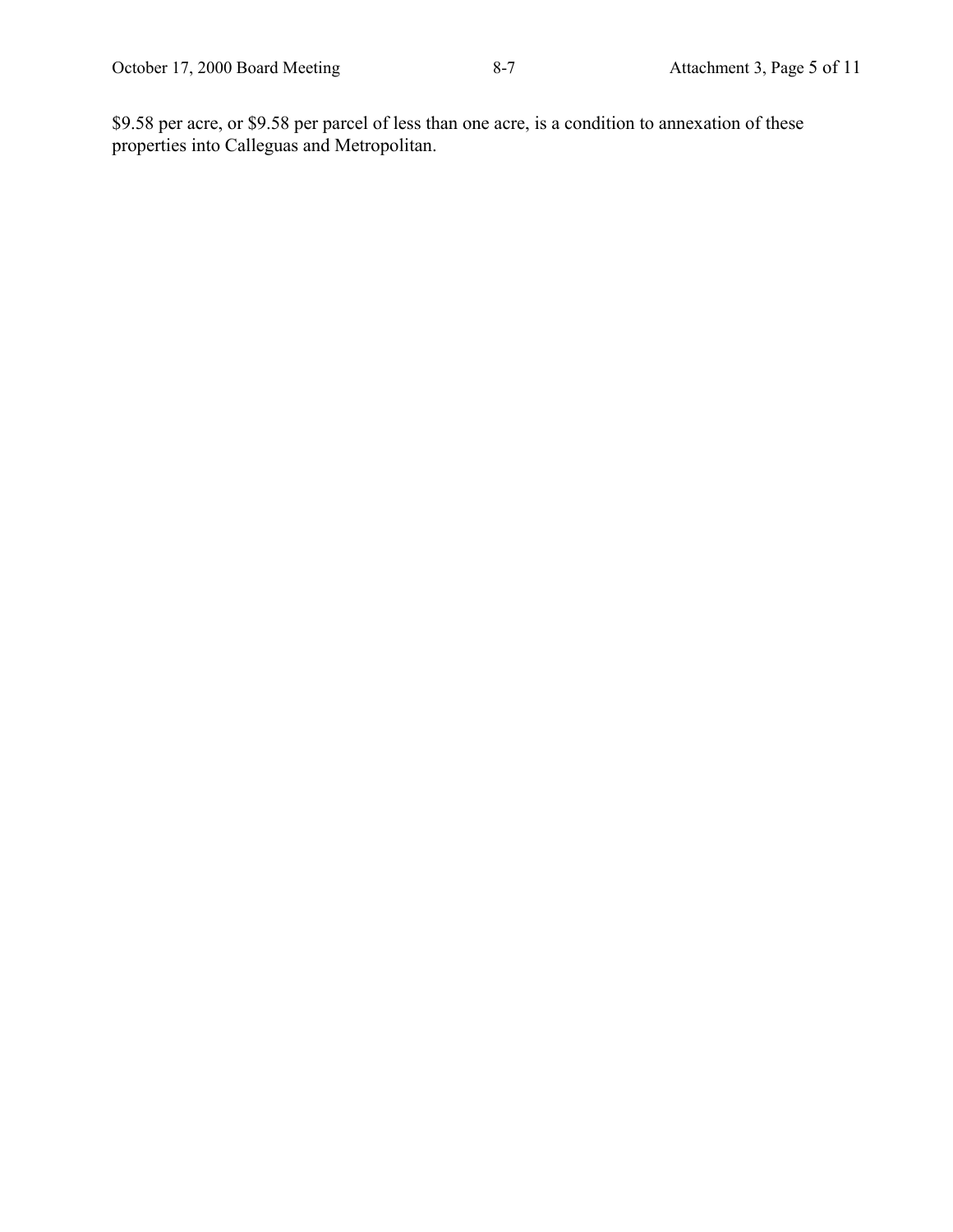### **METROPOLITAN'S RESPONSE TO GROWING WATER DEMANDS**

To respond to growing demands for water, Metropolitan and its member agencies collectively examined the available local and imported resource options in order to develop a least-cost plan that meets the reliability and quality needs of the region. The product of this intensive effort was an Integrated Resources Plan (IRP) for achieving a reliable and affordable water supply for Southern California. The major objective of the IRP was to develop a comprehensive water resources plan that ensures: (1) reliability, (2) affordability, (3) water quality, (4) diversity of supply, and (5) adaptability for the region, while recognizing the environmental, institutional, and political constraints to resource development.

In response to the IRP, Metropolitan continues to identify and develop additional water supplies to maintain the reliability of its water supply and delivery system to meet the needs of existing and potential consumers within its service area. These efforts include the construction of capital facilities and implementation of water management programs.

## **Capital Facilities**

The capital facilities include the State Water Project (SWP), the Diamond Valley Reservoir Project, and additional distribution system improvements. These local and system-wide capital projects will directly increase the reliable delivery of water supplies throughout Metropolitan's service area. Table A shows the potential benefits (as measured by Metropolitan's anticipated expenditures for these projects and programs in FY 2000-2001**)** associated with capital projects and programs.

#### **State Water Project (SWP)**

In 1960, Metropolitan contracted with the California Department of Water Resources (DWR) to receive SWP supplies. Under this contract Metropolitan pays allocable portions of the construction and operation and maintenance costs of the system through at least the year 2035, regardless of the amount of SWP water Metropolitan takes. Metropolitan is entitled to over 2 million acre-feet of the total SWP entitlements of 4.2 million acre-feet

All Metropolitan member agencies benefit from the SWP supplies, which are distributed to existing consumers and are available to potential consumers throughout Metropolitan's service area. The potential benefit of the SWP in FY 2000-2001 is shown in Table A.

## **Diamond Valley Lake (DVL)**

Diamond Valley Lake is designed to ensure reliable water supplies to Metropolitan's customers throughout the service area. The DVL will provide 800,000 acre-feet of storage capacity for water from the Colorado River Aqueduct and SWP. The stored water provides a reserve against shortages when supply sources are limited or disrupted. The DVL also preserves Metropolitan's capability to deliver water during scheduled maintenance periods, when conveyance facilities must be removed from service for rehabilitation, repair, or maintenance. The potential benefit of the DVL in FY 2000-2001 is shown in Table A.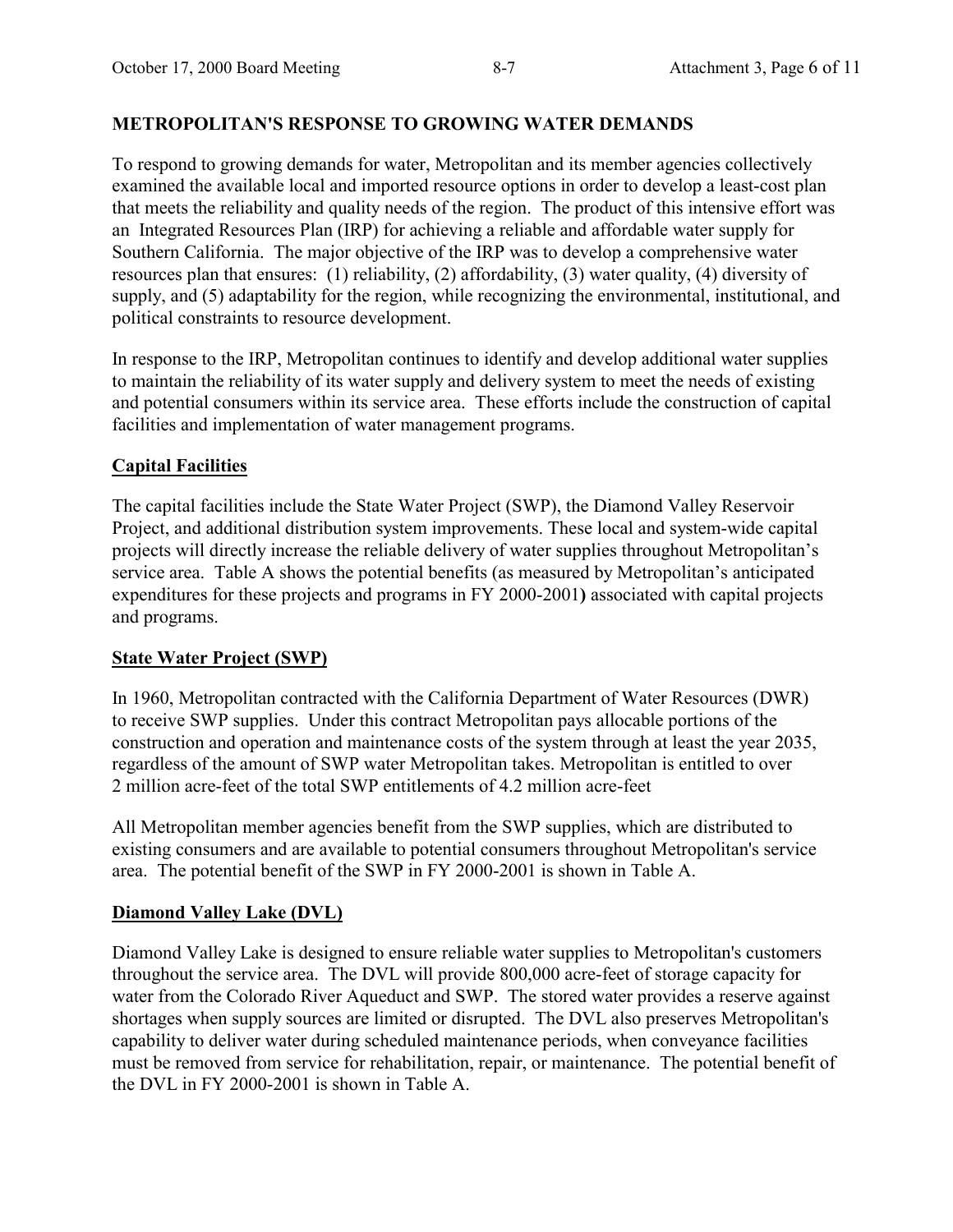## **Distribution System Improvements**

Metropolitan has an ongoing commitment, through physical system improvements, to maintain the reliable delivery of water throughout the entire service area. System improvement projects include the addition of conveyance capacity, the provision of alternative system delivery capacity, and the enhancement of system operations. System improvements also include projects to upgrade obsolete facilities or equipment, or to rehabilitate or replace spent facilities or equipment. These projects are needed to enhancement of system operations, comply with new regulations, and maintain a reliable distribution system. A list of distribution system improvement projects is given in Table C.

## **Water Management Programs**

Water management programs to be financed in part by the RTS charge or the standby charge include Metropolitan's financial support of local recycling, groundwater recovery and conservation programs conducted by local agencies. The water management programs provide new water supplies which help defer the need for additional imported water supply infrastructure, including conveyance, storage, distribution and treatment facilities. A summary of the estimated benefits of the capital facilities and water management programs is shown in Table A.

## **Local Resources Program**

In 1998, Metropolitan's Board adopted the new Local Resources Program (LRP) with the goal of developing local water resources in a cost efficient manner. Financial incentives of up to \$250 per acre-foot are provided to member agency-sponsored projects that best help the region achieve its local resource production goals of restoring degraded groundwater resources for potable use and developing recycled supplies. In both instances, the programs provide new local water supplies and help defer the need for additional investments in imported water supply infrastructure.

Combined production from participating recycling and groundwater recovery projects is expected to yield approximately 91,000 acre-feet of water for FY 2000-2001 with financial incentive payments of about \$17.4 million. A regional recycling and recovered groundwater goal of 500,000 acre-feet per year has been set for the year 2020. Currently, there is a projected shortfall of approximately 40,000 acre-feet in achieving this goal. Project participation to eliminate the shortfall will be pursued through the LRP competitive-proposal process at two-year intervals. An estimate of potential incentive payments for recycling and groundwater recovery projects is given in Table B.

## **Conservation Credits Program**

Metropolitan actively supports water conservation programs within its service area as a costeffective strategy for ensuring the long-term reliability of supplies. Through the Conservation Credits Program, Metropolitan reimburses local agencies for a share of their costs of implementing conservation projects. Since FY 1990-91, Metropolitan has spent over \$100 million to support local conservation projects.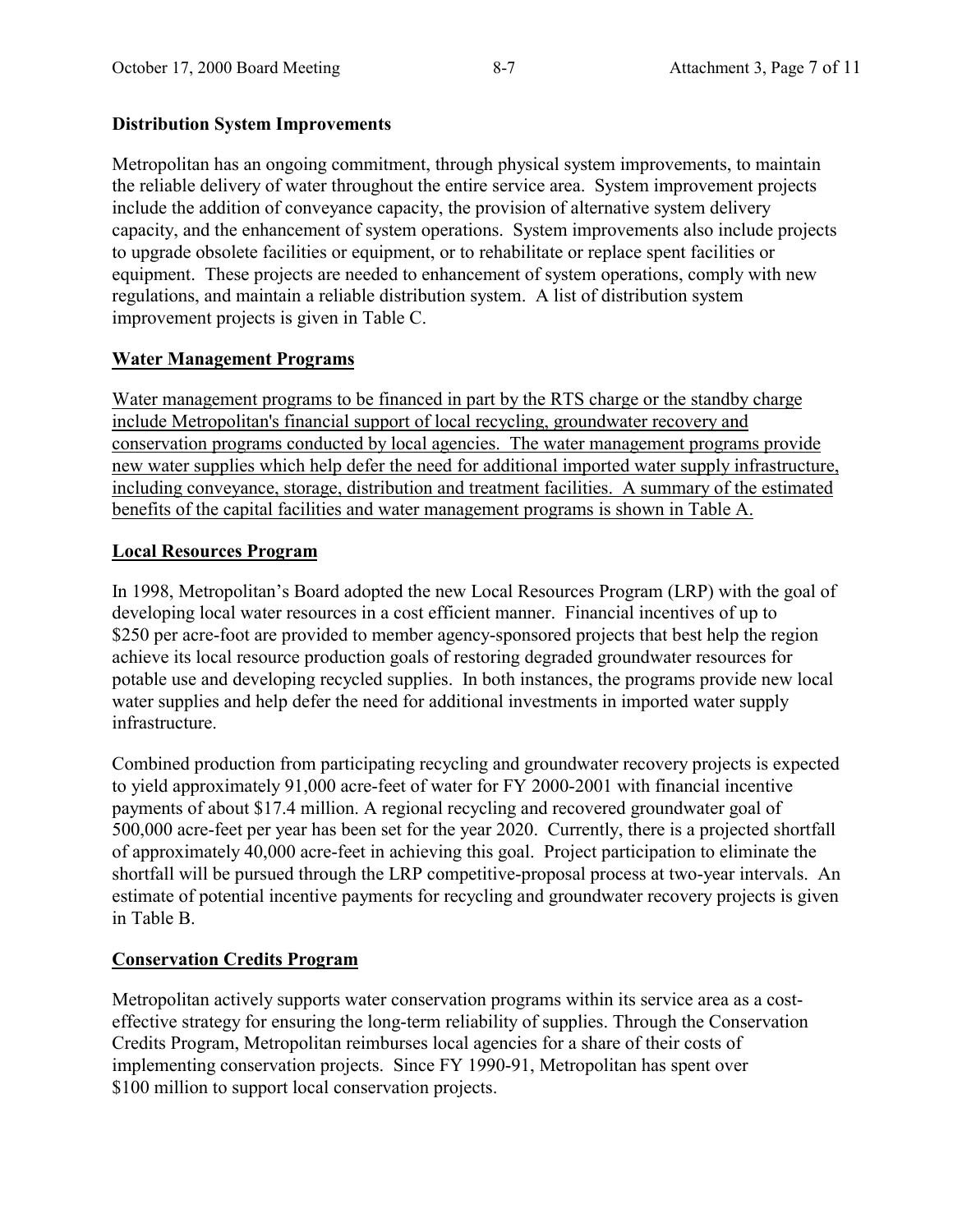In 1991, Metropolitan agreed to implement conservation "Best Management Practices" (BMPs). By signing the Memorandum of Understanding Regarding Urban Water Conservation in California, Metropolitan committed to implement proven and reliable water conserving technologies and educational programs for conservation within its jurisdiction. Based on Metropolitan's IRP, the Conservation Credits Program, in conjunction with plumbing codes and other conservation efforts, is expected to save more than 500,000 acre-feet in FY 2000-2001. By 2020, it is assumed that conservation practices will save approximately 1,072,000 acre-feet annually. Each year as more information becomes available, Metropolitan continuously revises estimates of conservation.

Conservation is a critical element of efficient resource management, effectively increasing the reliability of existing water supplies and lessening the need to import additional water. An estimate of potential water conservation projects is given in Table B.

### **LONG-RANGE FINANCIAL PLANNING**

Since the passage of Article XIII A of the California Constitution (Proposition 13 of 1978), Metropolitan has necessarily relied more on water sales revenue than on ad valorem property taxes for the payment of construction debt. Metropolitan's major capital improvements are therefore financed primarily by water revenue bonds.

The increased reliance on variable water sales revenue caused by changing weather conditions raises the probability of substantial rate swings from year to year. Rate swings place a burden on current rate payers, a portion of which is more equitably paid in part by assessments on land that in part derives its value from the availability of water. In December 1993, Metropolitan's Board of Directors approved a new revenue structure that included additional charges to help stabilize variable water sales revenues and establish a commitment to Metropolitan's capital improvement program. This new revenue structure included the Readiness-To-Serve (RTS) charge.

#### **Readiness-To-Serve Charge**

As noted above, Metropolitan levies the RTS charge on its member agencies to recover a portion of the debt service on bonds issued to finance capital facilities needed to meet existing demands on Metropolitan's system. Estimated potential benefits of approximately \$303 million that could be paid by the RTS charge in FY 2000-2001 are shown in Table A. Although the RTS charge could be set to recover the entire potential benefit amount, the General Manager is recommending that the RTS charge only recover a portion of the non-tax supported debt service that has been or will be issued to fund capital improvements. For FY 2000-2001, this amount is \$80,000,000. In addition to Diamond Valley Lake, the capital projects considered for the RTS charge are shown in Table C. The RTS charge revenues, when combined with Metropolitan's other revenue sources, will result in greater water rate stability for all Metropolitan customers. The RTS charge for FY 2000-2001 is allocated to each member agency on the basis of a threeyear average of historic water purchases from Metropolitan for the three fiscal years ending June 30, 1996. This average includes sales for consumptive demands, agriculture, and storage. The RTS charge for each member agency is shown in Table D.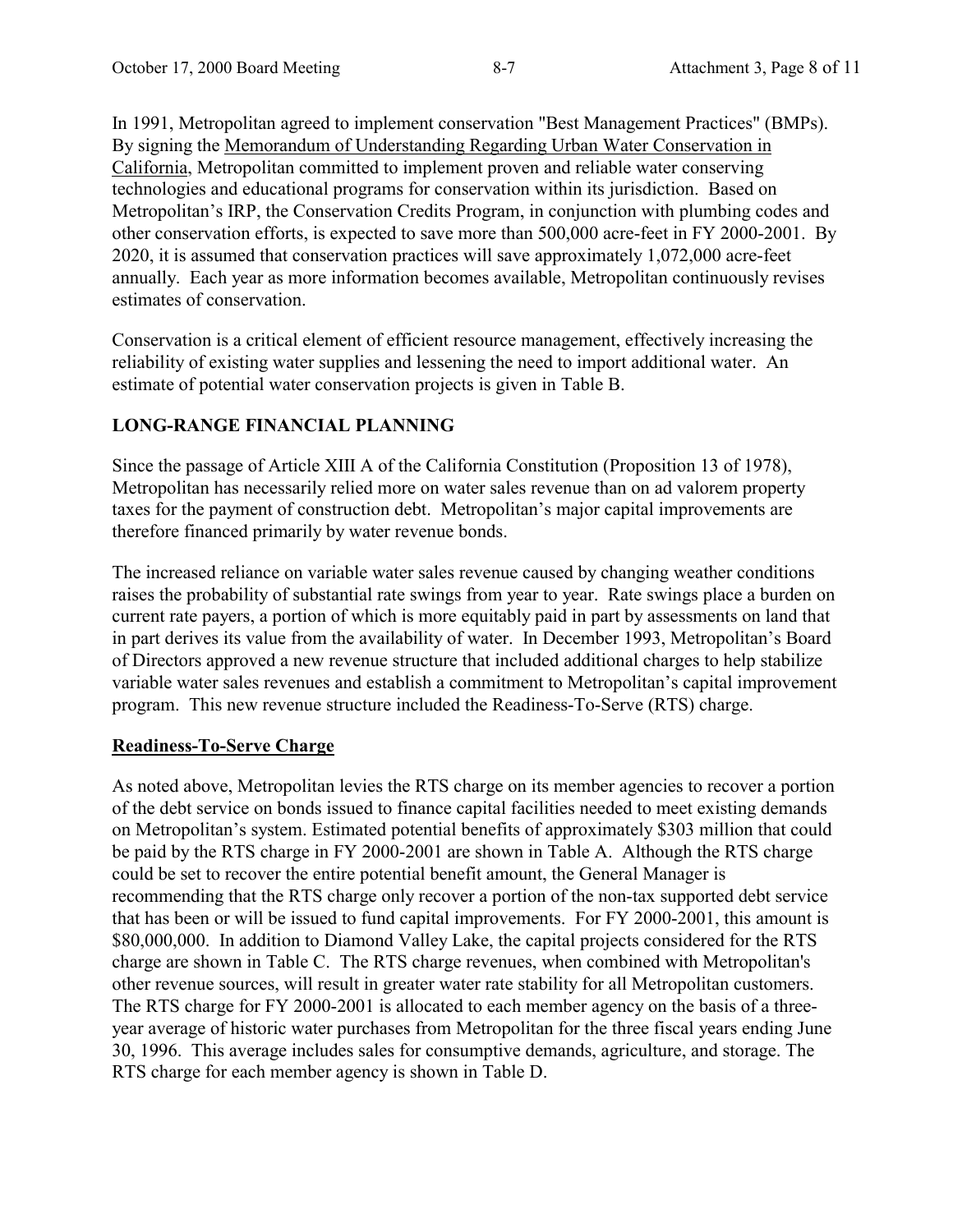## **Standby Charge Option**

Metropolitan's standby charge is authorized by the State Legislature and has been levied by Metropolitan since FY 1992-93. The standby charge recognizes that there are economic benefits to lands that have access to a water supply, whether or not such lands are using it. Utilization of the standby charge transfers some of the burden of maintaining Metropolitan's capital infrastructure from water rates to all the benefiting properties within the service area. A portion of the value of the benefit and of the cost of providing it can be effectively recovered, in part, through a standby charge. The projects to be supported in part by a standby charge are capital projects that benefit existing water users, as well as current landowners. The estimated potential benefits system-wide are several times the amount to be recovered by means of the standby charge.

Water standby charges are levied by Metropolitan only within the areas served by member agencies which requested that water standby charges be utilized as a means of collecting that agency's RTS obligation. Calleguas has requested that a water standby charge be utilized to collect part of its RTS obligation.

The following table lists the parcels included in Annexation No. 68 and the proposed water standby charge for fiscal year 2000-2001.

| Parcel Number | Acres | Standby Charge (FY 99-2000) |
|---------------|-------|-----------------------------|
| 230-0-020-135 | .23   | \$9.58                      |
| 230-0-020-195 | 21.54 | \$206.35                    |
| Total         |       | \$215.93                    |

## **Water standby charges for Annexation No. 68**

The estimated potential benefits of Metropolitan's water supply program, that could be paid by a standby charge, are approximately \$303 million for FY 2000-2001, as shown in Table A. Because only properties located within Metropolitan's boundaries may receive water supplies from Metropolitan (except for certain contractual deliveries as permitted under Section 131 of the Metropolitan Water District Act), any benefit received by the public at large or by properties outside of the proposed area to be annexed is merely incidental. It is estimated that the general benefit portion of the benefit received from the improvements to be financed in part through the proposed water standby charge is less than five percent of the total benefit.

Table E shows that the distribution of standby charge revenues from the various counties and agencies, including Annexation No. 68, will provide a net revenue flow of approximately \$42 million for FY 2000-2001. Metropolitan will use other revenue sources, such as water sales revenues, RTS charge revenues (except to the extent collected through standby charges, as described above), interest income, and revenue from sales of hydroelectric power, to pay for the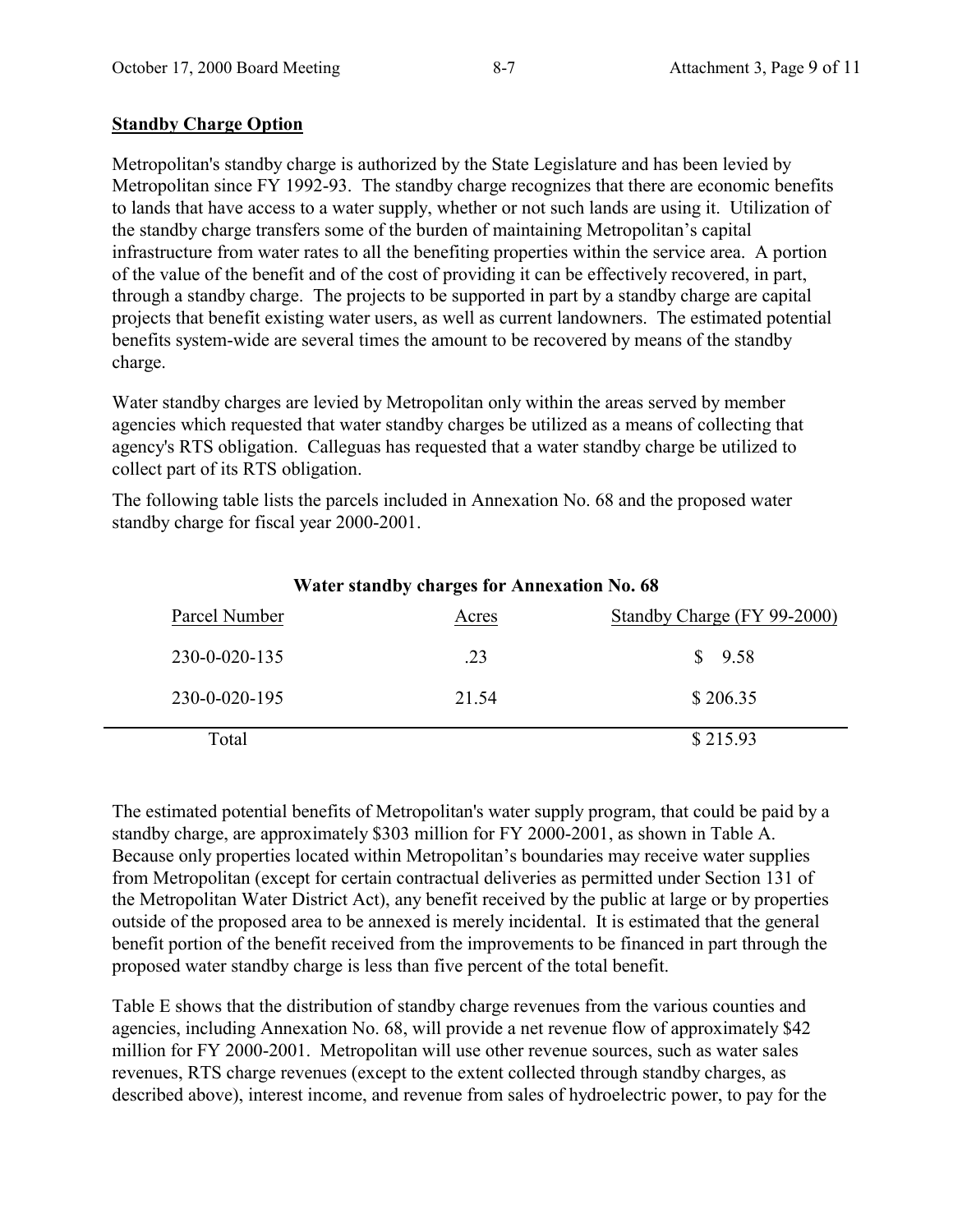remaining program benefits. Thus, the benefits of Metropolitan's investments in water supply, transmission and storage projects far exceed the recommended standby charge, thus ensuring that no parcel within Annexation No. 68 is assessed water standby charges in excess of the reasonable cost of the proportional special benefit conferred on that parcel.

## **Equity**

The RTS charge is a firm revenue source from Metropolitan's perspective. The revenues to be collected through this charge will not vary with sales in the current year. This charge is levied on Metropolitan's member agencies and is not a fee or charge upon real property or upon persons as an incident of property ownership. It ensures that agencies that only occasionally purchase water from Metropolitan but receive the reliability benefits of Metropolitan's system pay a greater share of the costs to provide that reliability. Within member agencies that elect to pay the RTS charge through Metropolitan's standby charges, the standby charge results in lower water rates than would otherwise be necessary due to the amount of revenue collected from lands which benefit from the availability of Metropolitan's water supply. With the standby charge, these properties are now contributing a more appropriate share of the cost of importing water to Southern California.

Metropolitan's water supply program increases the availability and reliable delivery of water throughout Metropolitan's service area. Increased water supplies benefit existing consumers and land uses through direct deliveries to consumers and properties, and through the replenishment of groundwater basins and reservoir storage as reserves against shortages due to droughts, natural emergencies, or scheduled facility shut-downs for maintenance. The benefits of reliable water supplies from the SWP, Colorado River, DVL, and system improvements accrue to more than 250 cities and communities within Metropolitan's six-county service area. Metropolitan's regional water system is interconnected, so water supplies from the SWP and DVL can be used interchangeably throughout most of the service area and benefit water users and properties system-wide.

Additional Metropolitan deliveries required in the coming fiscal year due to the demands of property development will be reduced by the implementation of water management programs, including water conservation, water recycling, and groundwater recovery projects. As with the SWP, the DVL and the distribution system improvements, water management programs: (1) increase the future reliability of water supplies; and (2) provide system-wide benefits by increasing the amount of imported water available to serve all other areas which helps defer construction of transmission and storage facilities. However, the abilities of each member agency to implement these projects under Metropolitan's financial assistance programs vary and are generally represented by the historic use of imported Metropolitan water.

A major advantage of a firm revenue source, such as a RTS charge, is that it contributes to revenue stability during times of low water sales or drought. It affords Metropolitan additional security, when borrowing funds, that a portion of the revenue stream will be unaffected by drought or by rainfall. This security will help maintain Metropolitan's historically high credit rating, which results in lower interest expense to Metropolitan, and therefore, lower overall cost to the residents of its service area.